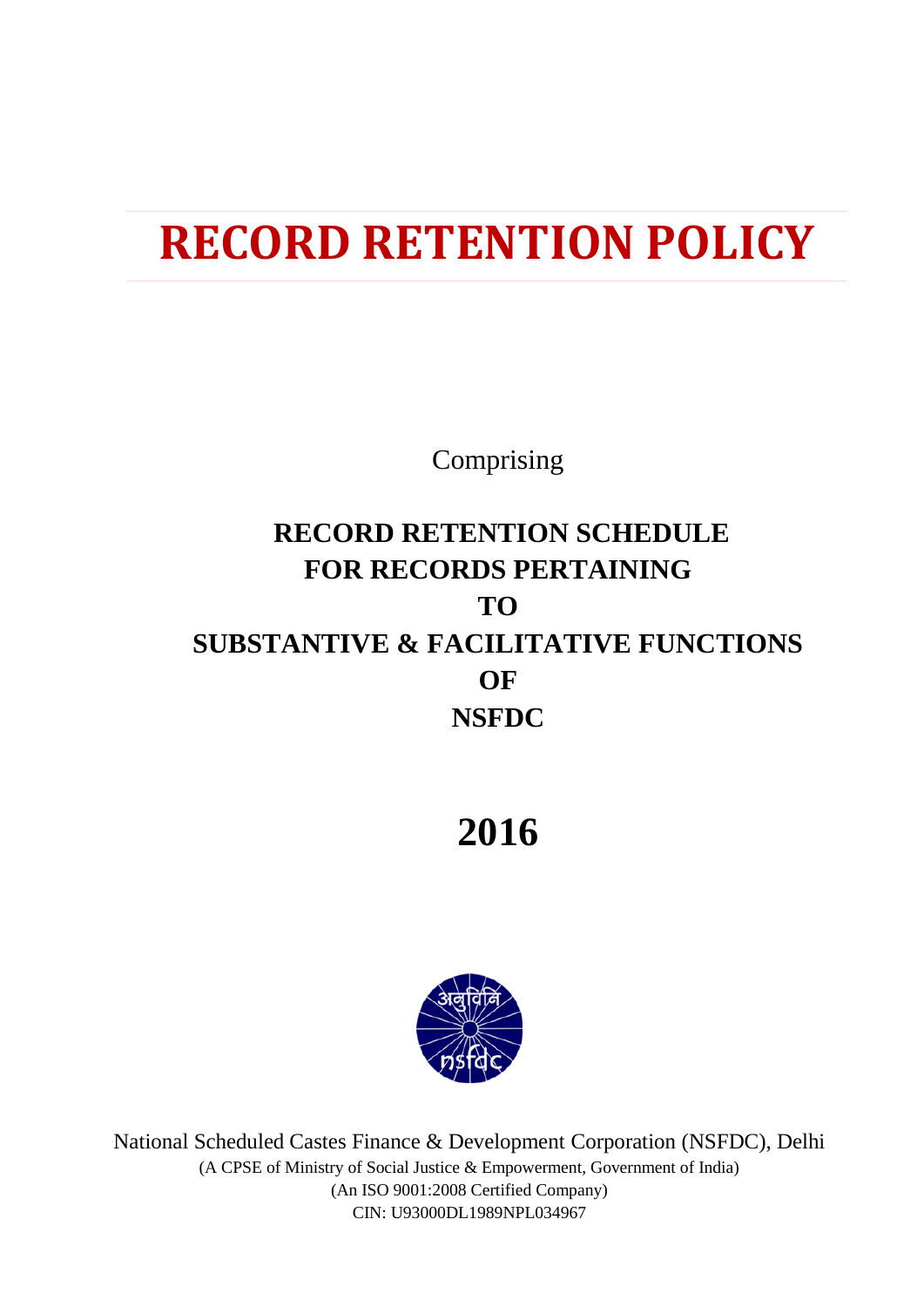### **V I S I O N S T A T E M E N T**

To be the leading catalyst in systematic reduction of poverty through socio-economic development of Scheduled Castes living below double the poverty line, working in an efficient, responsive and collaborative manner with channelizing agencies and other development partners

### **M I S S I O N S T A T E M E N T**

Promote prosperity among Scheduled Castes by improving flow of financial assistance and through skill development & other innovative initiatives

*Approved at the 143rd Meeting of the Board of Directors held on 13 July, 2016*

**National Scheduled Castes Finance & Development Corporation**

14th Floor, SCOPE Minar, Laxmi Nagar District Centre, Laxmi Nagar,Delhi-110 092 Phone: 011-22054392, 22054394,22054396 Fax:011-22054395,22054349 e-mail:support-nsfdc@nic.in website: www.nsfdc.nic.in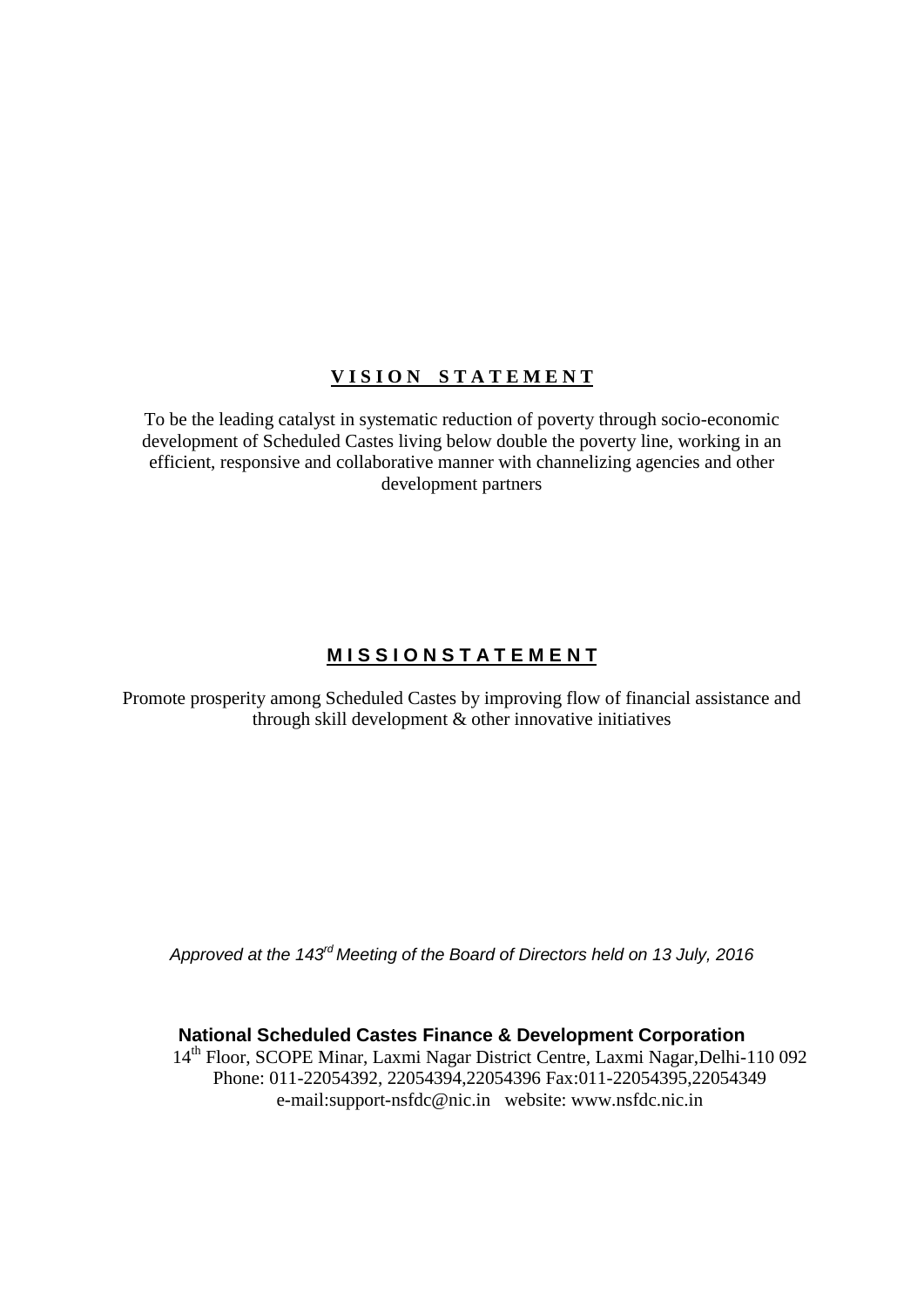(For office use only)

### **RECORD RETENTION POLICY**

The Record Retention Policy of National Scheduled Castes Finance and Development Corporation 2016





National Scheduled Castes Finance & Development Corporation (A CPSE of Ministry of Social Justice & Empowerment, Government of India) (An ISO 9001:2008 Certified Company) CIN: U93000DL1989NPL034967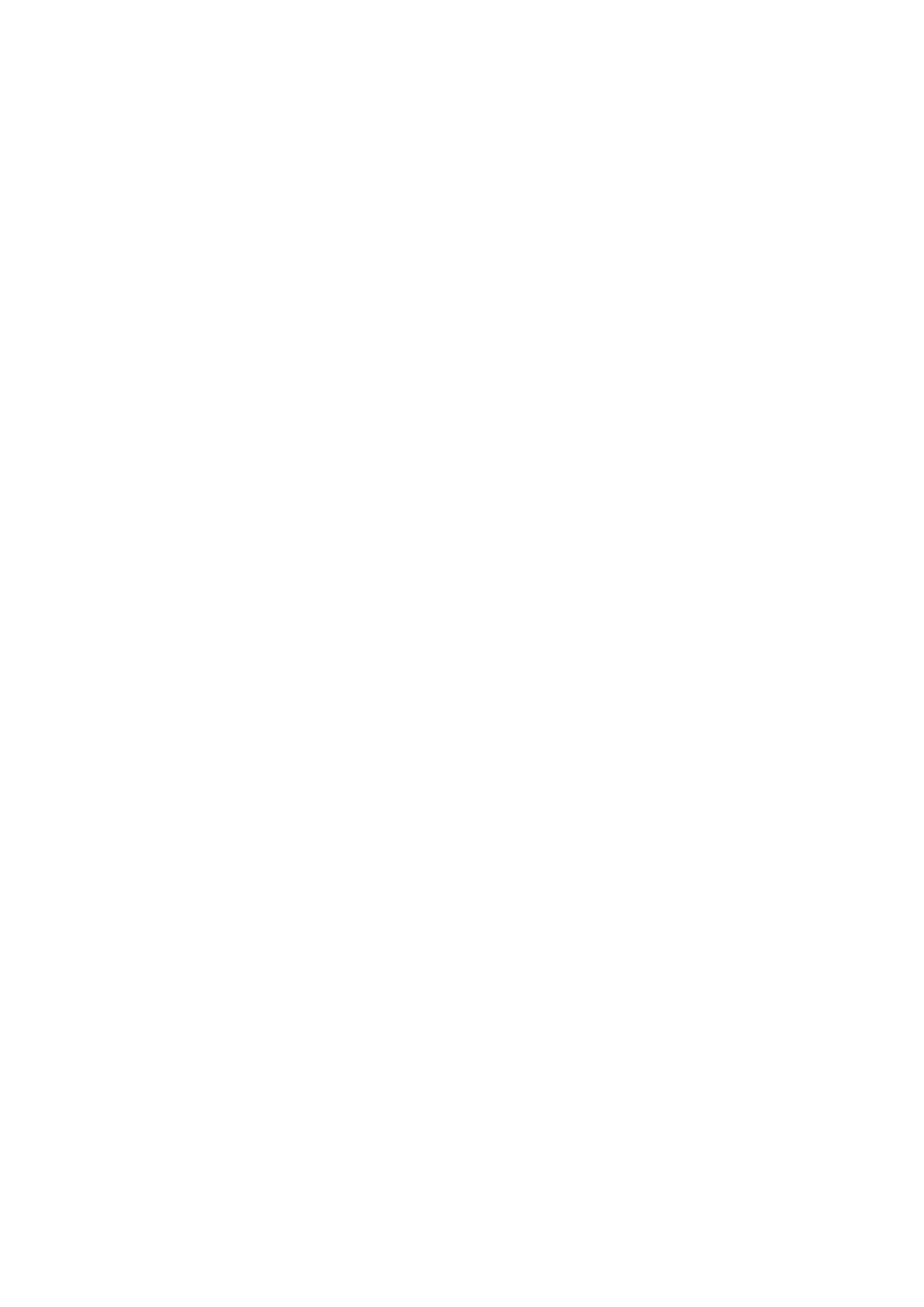### **TABLE OF CONTENTS**

|                  |                                                                               | <b>Record Retention Policy of NSFDC</b>                           | Page(s)        |  |  |  |  |
|------------------|-------------------------------------------------------------------------------|-------------------------------------------------------------------|----------------|--|--|--|--|
| 1.               | Preamble                                                                      |                                                                   | $\overline{7}$ |  |  |  |  |
| 2.               |                                                                               | Objective                                                         |                |  |  |  |  |
| 3.               |                                                                               | Scope                                                             |                |  |  |  |  |
| $\overline{4}$ . |                                                                               | <b>Definition of Documents</b>                                    |                |  |  |  |  |
| 5.               |                                                                               | <b>Preservation Schedule of Documents</b>                         | 8              |  |  |  |  |
| 6.               |                                                                               | <b>Record Maintenance and Storage</b>                             | 9              |  |  |  |  |
| 7.               |                                                                               | <b>Disposal of Documents</b>                                      | 9              |  |  |  |  |
| 8.               | <b>Amendments to Policy</b>                                                   | 10                                                                |                |  |  |  |  |
| 9.               | Records Retention Schedule for Records pertaining to Substantive<br>Functions | $11 - 23$                                                         |                |  |  |  |  |
|                  | 9.1                                                                           | <b>Finance Department</b>                                         | 13             |  |  |  |  |
|                  | 9.2                                                                           | Projects Department                                               | 16             |  |  |  |  |
|                  | 9.3                                                                           | Corporate Services Department                                     | 17             |  |  |  |  |
|                  | 9.4                                                                           | <b>Cordination Cell</b>                                           | 18             |  |  |  |  |
|                  | 9.5                                                                           | <b>Skill Training Department</b>                                  | 21             |  |  |  |  |
|                  | 9.6                                                                           | Information Technology(IT) Cell                                   | 22             |  |  |  |  |
|                  | 9.7                                                                           | <b>Court and Arbitration Cases</b>                                | 23             |  |  |  |  |
| 10.              | Functions                                                                     | Records Retention Schedule for Records pertaining to Facilitative | 25-46          |  |  |  |  |
|                  | 10.1                                                                          | Human Resource Department                                         | 27             |  |  |  |  |
|                  | 10.2                                                                          | <b>Administration Department</b>                                  | 38             |  |  |  |  |
|                  | 10.3                                                                          | Vigilance Department                                              | 41             |  |  |  |  |
|                  | 10.4                                                                          | Hindi Department                                                  | 45             |  |  |  |  |
|                  | 10.5                                                                          | RTI Cell                                                          | 46             |  |  |  |  |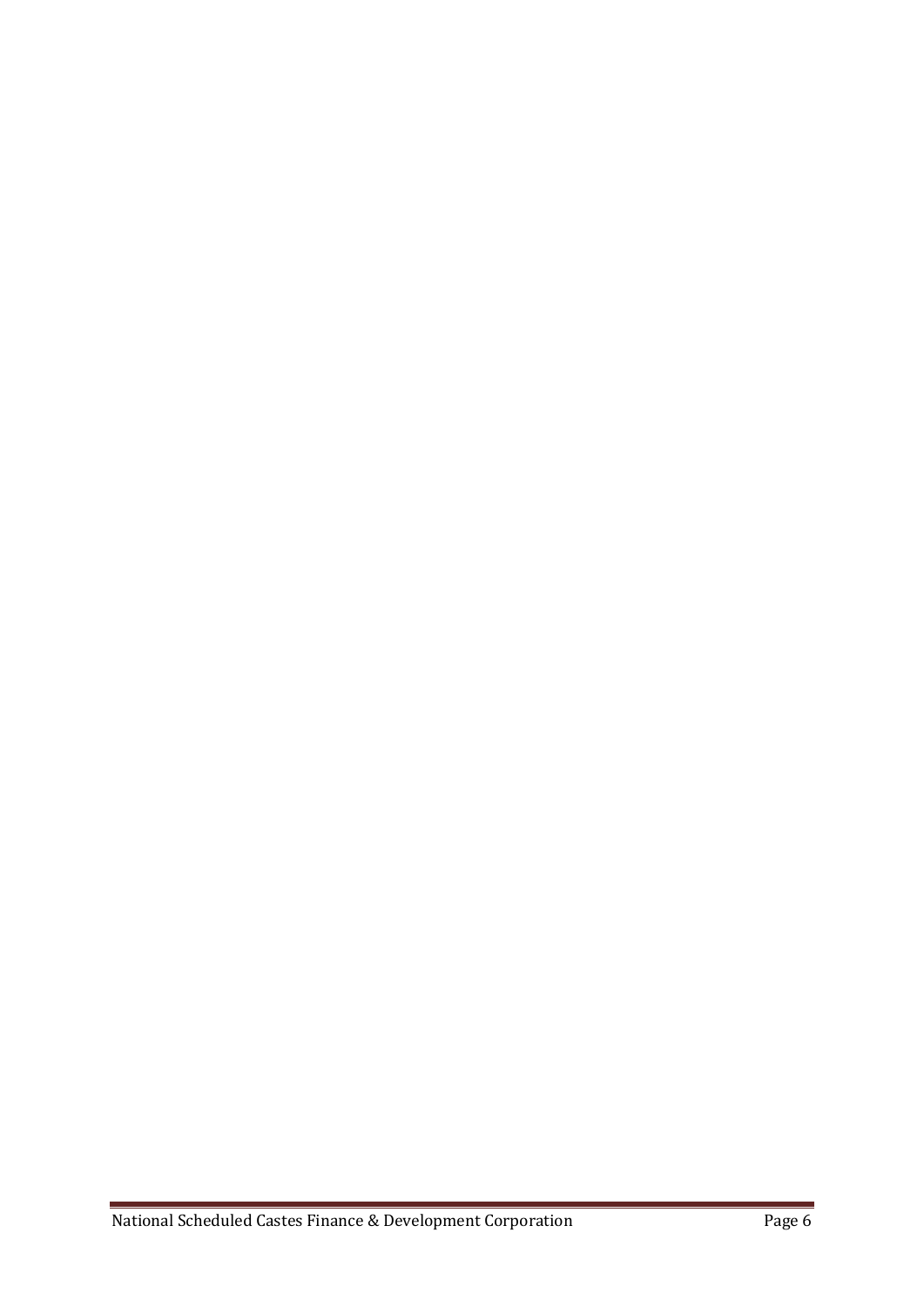### **RECORD RETENTION POLICY OF NSFDC**

### **1. Preamble**

The policy will be known as "Record Retention Policy of National Scheduled Castes Finance & Development Corporation" (hereinafter referred as "Policy"). The Policy shall be applicable to all documents of NSFDC maintained at the Registered Office and Zonal **Offices** 

### **2. Objective**

- 2.1 The objective of the Policy is to ensure that all important documents, generated or received by the Corporation, are maintained and preserved in compliance with the applicable statutory provisions and to facilitate destruction of documents that are no longer required, at an appropriate time in specified manner.
- 2.2 The policy establishes the guidelines for management, retention, preservation and destruction of documents, both in physical form and electronic form by the Corporation.
- 2.3 On formulation of policy utmost care has been taken to ensure that files are neither prematurely destroyed nor kept for period longer than necessary.

### **3. Scope**

- 3.1 This policy shall apply to all documents that include records maintained in the form of files/registers/books or in the electronic form like stored in a computer or external hard disc at NSFDC or Data Centre of NIC.
- 3.2 The preservation of documents, as mandated under the policy, shall apply to all documents regardless of its location, including Zonal Offices.

### **4. Definition of Documents**

- 4.1 "Documents" refer to all records that include papers, files, registers, agreements, circulars, judgments, orders, approvals, registration certificates etc. generated or received or maintained by the Corporation in the course of its business either in physical form or in electronic form.
- 4.2 Broadly, there are three kinds of records in the Corporation:
	- **(i) Permanent Records** include all documents that are intended to be kept permanently;
	- **(ii) Records to be kept for Specified Period;** and
	- **(iii) Temporary Records** include all documents that are intended to be superseded by final or permanent records, or which are intended to be used only for a limited period of time.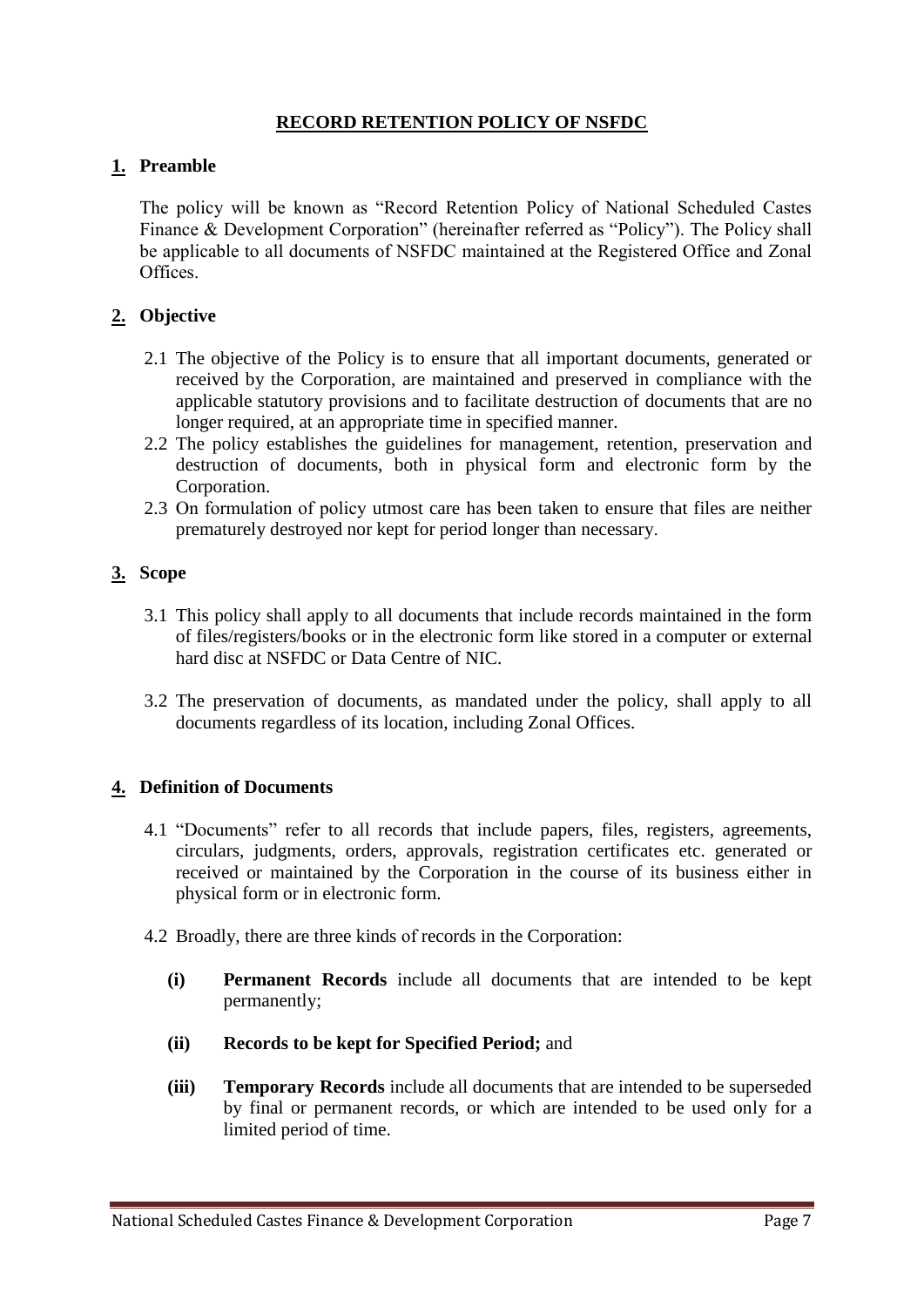Temporary records can be destroyed or permanently deleted if it is available in electronic form when a project or matter closes. Upon closing of such temporary files, the respective departments shall gather and review all such temporary records.

### **5. Preservation Schedule of Documents**

- 5.1 Each Head of the Department/Desk-in-charge shall identify and at all times maintain a schedule of documents as per policy.
- 5.2 The Record Retention Schedules of various departments of NSFDC are divided into two parts i.e (i) Records Retention Schedule for Records pertaining to Substantive Functions of NSFDC and (ii) Records Retention Schedule for Records pertaining to Facilitative Functions of NSFDC.

Record Retention Schedule for Substantive Functions has been vetted by National Archives of India as required under clause (e) of sub-section (1) of Section 6 of the Public Records Act, 1993.

Record Retention Schedule for Facilitative Functions has been framed according to "Record Retention Schedule in Respect of Records Common to All Ministries/Departments, 2012" issued by Department of Administrative Reforms & Public Grievances, Ministry of Personnel, Public Grievances and Pensions, Government of India.

- 5.3 The Documents shall be preserved under following categories: (a) Documents whose preservation shall be for 25 years from the date of opening of files i.e. Category "B" files; and (b) Documents with preservation period of specified years after completion of the relevant transactions i.e. Category "C" files.
- 5.4 While prescribing the retention period for the category 'C' files in the enclosed Retention Schedule slabs of C-1, C-3, C-5 and C-10 may be followed, where the numeral stands for number of years of retention of a file. The concerned sections on the expiry of the specified retention period must review all Class "C" files. While doing so, these files, if so required, may be granted a further lease of life not exceeding a period of ten years, or upgraded as "B", depending upon the importance of the subject matter dealt with therein.
- 5.5 'B" category files will be appraised by NSFDC in consultation with the National Archives of India after 25 years of their life. The files selected for permanent retention after appraisal, may be transferred to the National Archives of India for permanent custody and scientific preservation as per provision of section 6(1)(c) of the Public Record Act, 1993 and the rule 5(2)(3)(4) of Public Records Rules, 1997 and para 112 (5) of Central Secretariat Manual for Office Procedures.
- 5.6 The Corporation may keep documents specified in policy in the electronic form.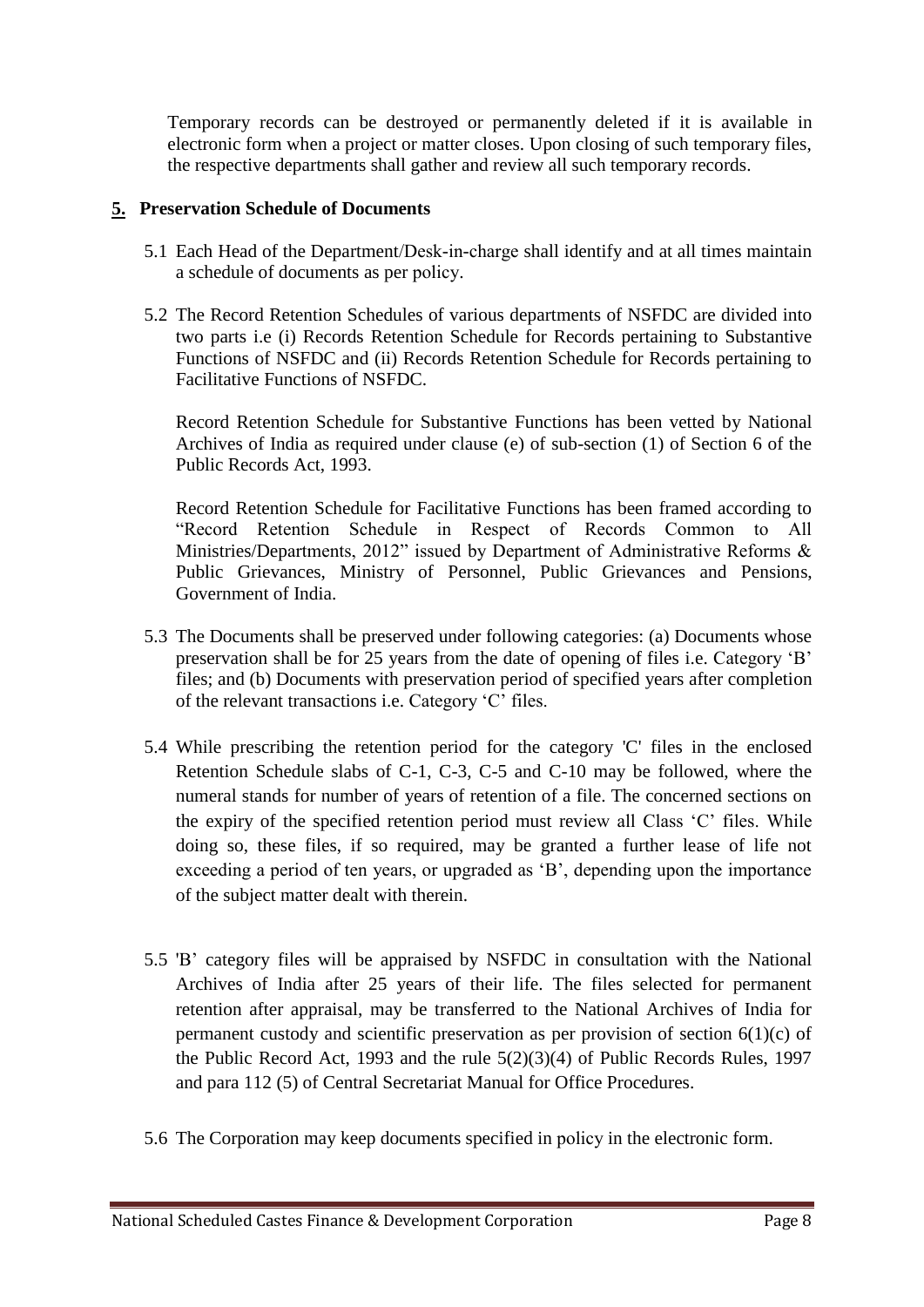- 5.7 The minimum retention periods for documents identified for various departments have been specified in policy. However, retention of those documents that are not included in the identified categories should be determined by the Record Retention Committee constitued by the CMD primarily by the application of the general guidelines affecting document retention identified above, as well as any other pertinent factors.
- 5.8 Where documents are maintained permanently in physical form, electronic version(s) of records also need to be maintained additionally.
- 5.9 Retention period has been fixed considering the usage value of each record. The usage value has been determined considering the compliance to statutory requirements and utility of the document based on the experience of the department.

### **6. Record Maintenance and Storage**

- 6.1 All Documents must be properly classified and labeled mentioning the retention period of the document, indexed and stored by the respective departments/desks.
- 6.2 The Head of Department/Desk-in-Charge of each concerned department/desk shall ensure compliance of this Policy.

### **7. Disposal of Documents**

- 7.1 The disposal/destruction of documents/records shall be an annual exercise. For this purpose, a multi disciplinary Record Retention Committee shall be constituted by CMD. The committee will be headed by DGM/GM and may include Departmental Heads/ Desk Incharges of Finance, Projects, Administration, Corporate Services Department and Record Management Office. After the expiration of the indicated preservation period as per schedule to this policy, the documents will be disposed of / destroyed by the respective department on recommendation of Record Retention Committee and approval of the competent authoirty i.e. CMD.
- 7.2 The Record Retention Committee will also review the safety of the records and issue instructions to departments from time to time for proper storage and safety of records from various hazards like termite, seepage etc. The committee will also review and prepare an indicative list of important documents like Government Guarantees, MOAs, Bank Guarantees, Post Dated Cheques, Fixed Deposit Receipts etc. which are to be kept in Fire Proof Safe/Almirah for safe custody.
- 7.3 The Desk-in-Charges/Respective Departmental heads shall maintain a register containing the details of documents destroyed along with the date of destruction with the approval of the competent authority.
- 7.4 The retention periods specified under the policy are guideposts against which requirements of concerned department need to be compared. In exceptional cases, i.e. if the record has certain special features or such a course is warranted by the peculiar needs of the department, the record may be retained for a period longer than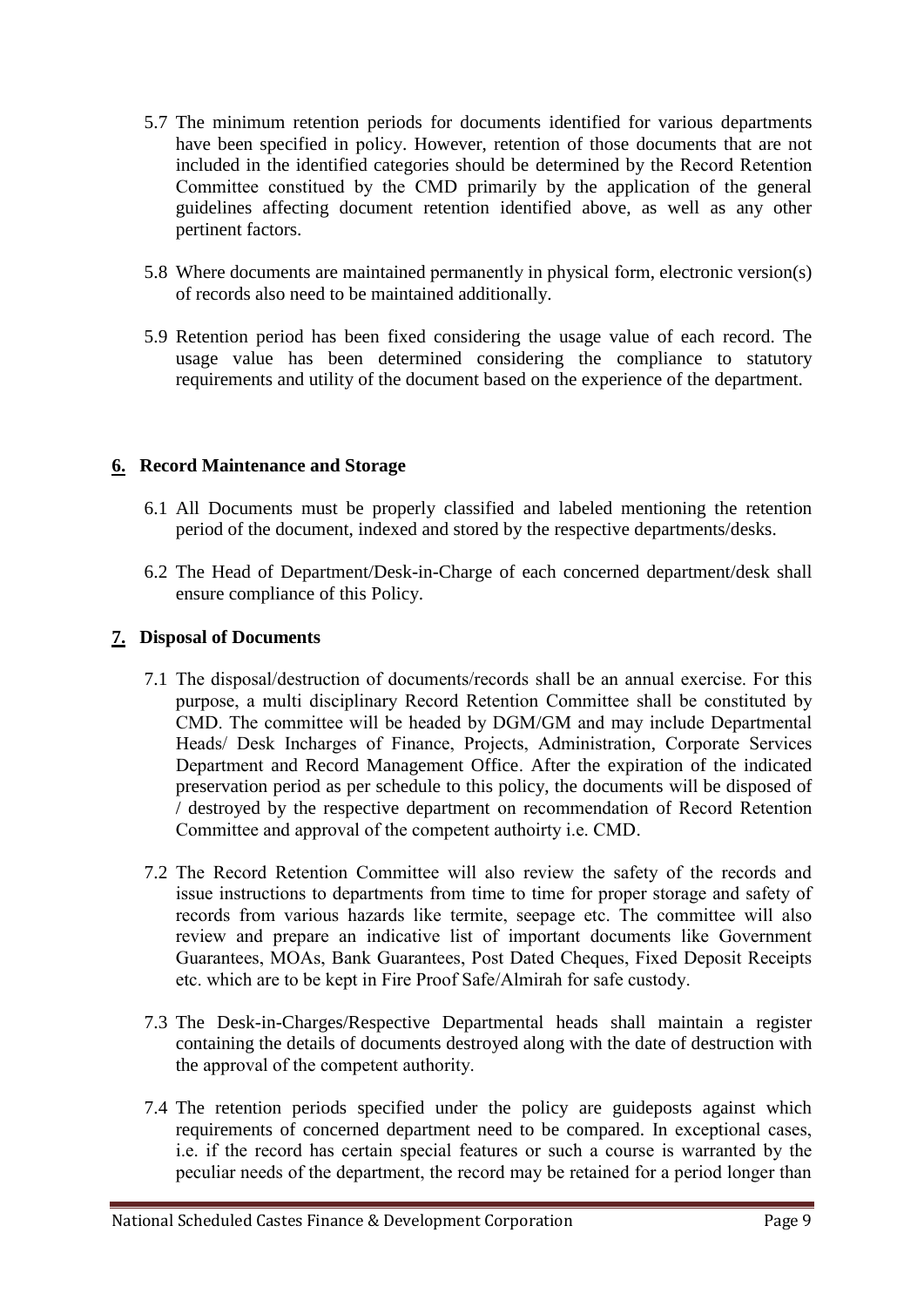that specified in the schedule with the approval of the competent authority mentioning the reasons thereof.

- 7.5 In no case, a record will be destroyed without the approval of the competent authority. Any such violations shall be reported to the Record Retention Committee immediately by the Desk Incharge or any employee of the concerned department/desk. If any such violation is done, disciplanery action as per the CDA rules will be taken against the delinquent employee/official.
- 7.6 Physical records to be disposed off pursuant to the retention period specified in the retention schedule shall be disposed off using a shredder. The Record Retention Committee shall adopt appropriate procedure to permanently dispose off any nonpaper physical records such as Audio/Video Tapes, Certificates etc. "Permanent Delete" function will be used to permanently dispose off electronic records.
- 7.7 Exception/Exclusions:- The policy does not cover social media like twitter, facebook etc.

### **8. Amendments to the Policy**

- 8.1 In case of any modification / amendment / re-enactment of any existing acts, rules, regulations, guidelines, etc. or an enactment of any new act, rules, regulations, guidelines, etc., which are inconsistent with this policy, then such modified / amended / re-enacted provision or new provisions shall prevail over the policy.
- 8.2 The Chairman cum Managing Director is authorized to amend this Policy to be consistent with the prevailing provisions of Acts, rules, guidelines, regulations and in accordance with administrative / business requirements of the Corporation with the consent of National Archives of India.
- 8.3 The present retention schedule will be reviewed after a period of five years.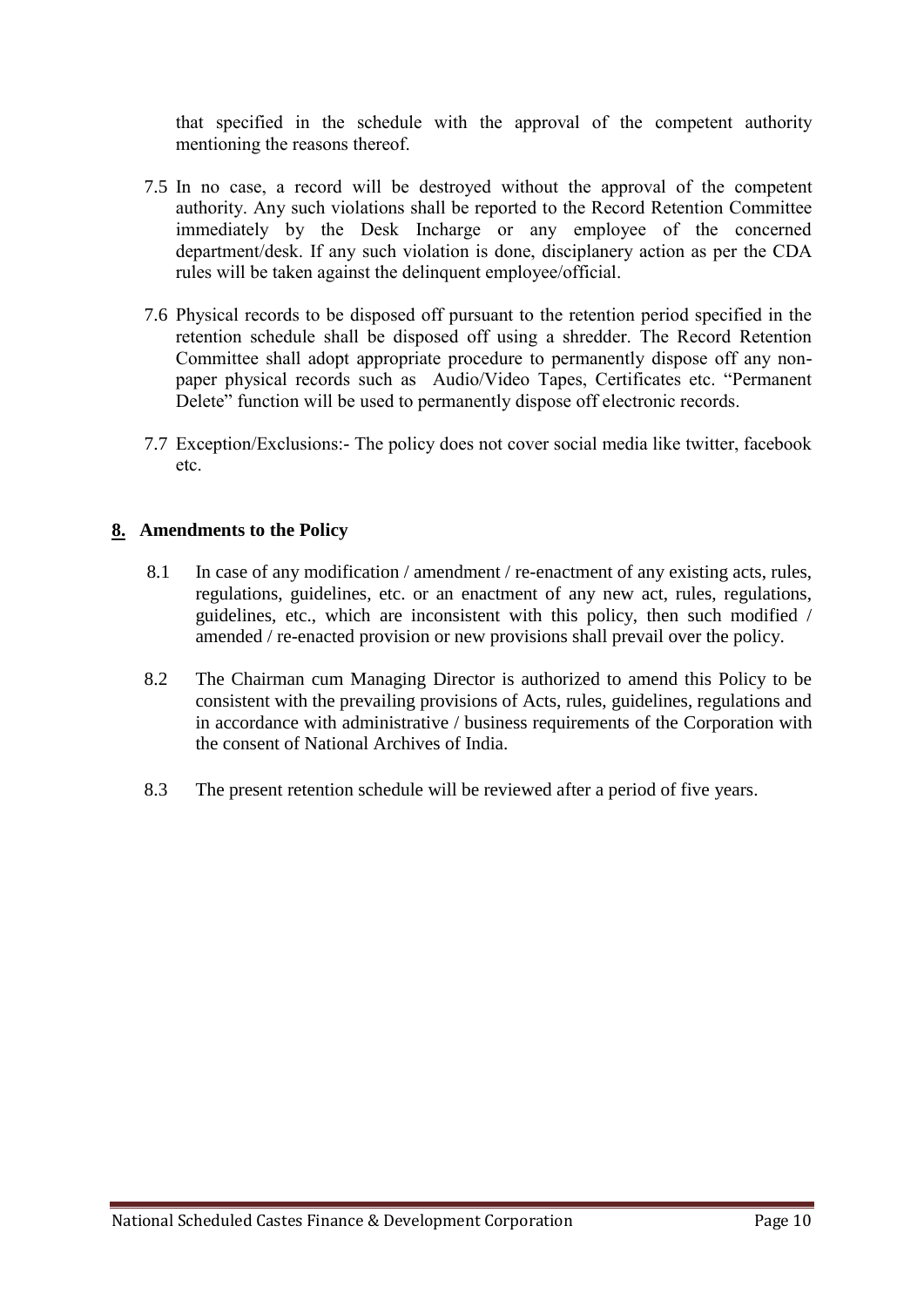## 9.Records Retention Schedule for Records pertaining to **Substantive Functions**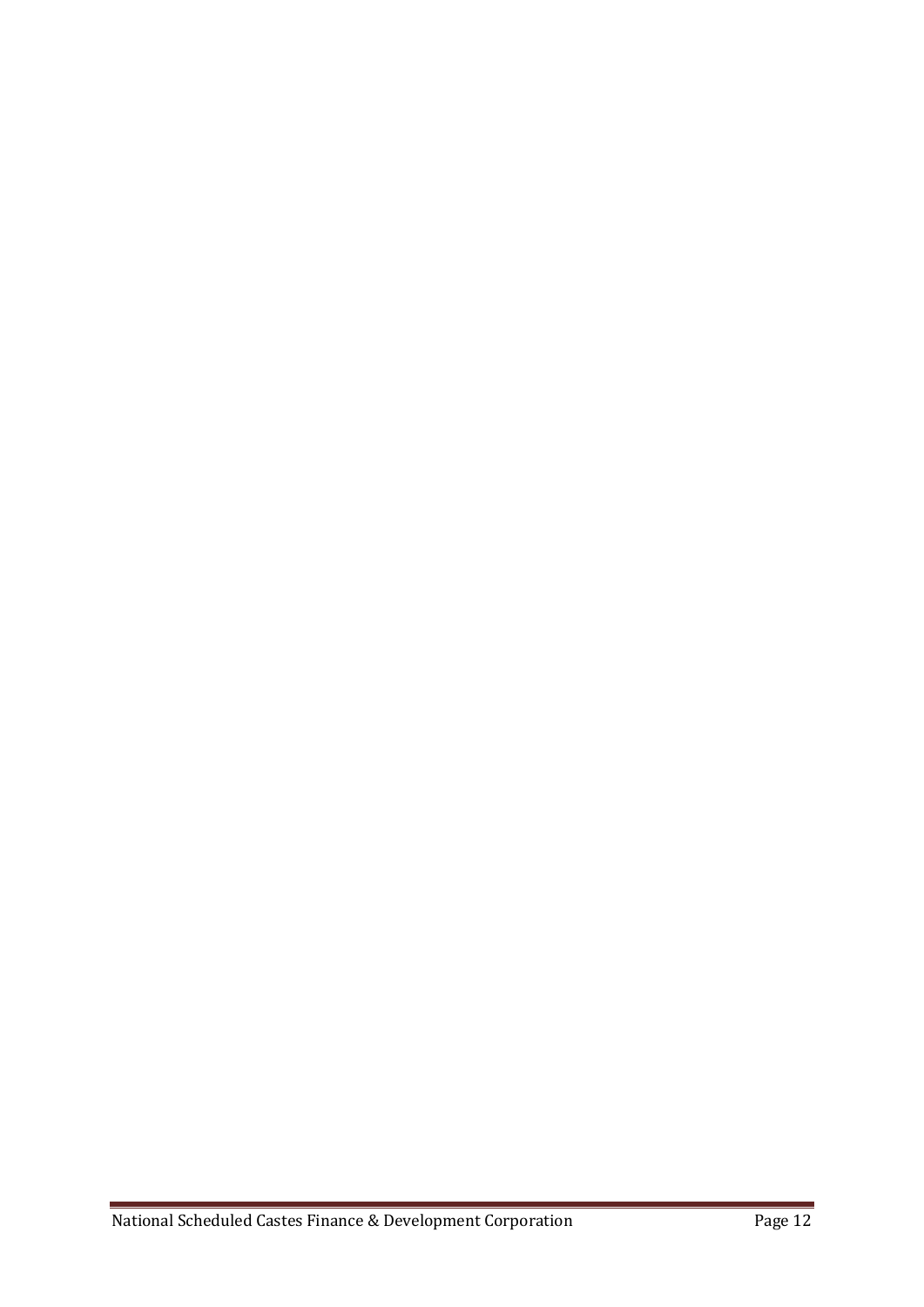### **9.1 Records relating to Finance Department**

| Sl.No. | <b>Description Of Record</b>                            | <b>RETENTION PERIOD</b> | Remarks |
|--------|---------------------------------------------------------|-------------------------|---------|
|        |                                                         | <b>RECOMMENDED BY</b>   |         |
|        |                                                         | <b>NAI</b>              |         |
|        |                                                         |                         |         |
| 1.     | Financial Statements/ Books of Accounts                 | $C-10$                  |         |
|        | All Books of Accounts including those relating to cost  |                         |         |
|        | accounts. These will include Financial Statements,      |                         |         |
|        |                                                         |                         |         |
|        | Supporting Vouchers, other documents                    |                         |         |
| 2.     | Salary and Employee related records including CMDs'     | B                       |         |
|        | <b>Personal Files</b>                                   |                         |         |
|        |                                                         |                         |         |
|        | <b>Salary Register</b>                                  |                         |         |
|        |                                                         |                         |         |
|        | PRP, LTA & LTC, Employee related advances like HBA,     |                         |         |
|        | GPA, etc.                                               |                         |         |
|        | Gratuity, Medical, PF Pension and Other Post Retirement |                         |         |
|        | facilities.                                             |                         |         |
|        |                                                         |                         |         |
|        |                                                         | $C-10$                  |         |
|        | Bill having approval of competent authority             |                         |         |
|        |                                                         |                         |         |
|        | Relevant Original Invoice and Supporting Documents.     |                         |         |
|        |                                                         |                         |         |
| 3.     | Cash & Bank                                             | $C-10$                  |         |
|        | Original Payment Vouchers with supporting documents     |                         |         |
|        |                                                         |                         |         |
|        | Bank Reconciliation, Bank Statement, Cash / Bank        |                         |         |
|        | Receipt and Payment Book, Petty Cash, Zonal Office      |                         |         |
|        | <b>Imprest Record</b>                                   |                         |         |
|        |                                                         |                         |         |
| 4.     | <b>Journal Book</b>                                     | $C-10$                  |         |
| 5.     | General Ledger & Employee Advance Ledger                | B                       |         |
|        |                                                         |                         |         |
| 6.     | Loan Account Ledger                                     | B                       |         |
|        |                                                         |                         |         |
| 7.     | Vouchers                                                | $\overline{C-10}$       |         |
|        | All vouchers relating to Loans Expenses etc,.           |                         |         |
|        |                                                         |                         |         |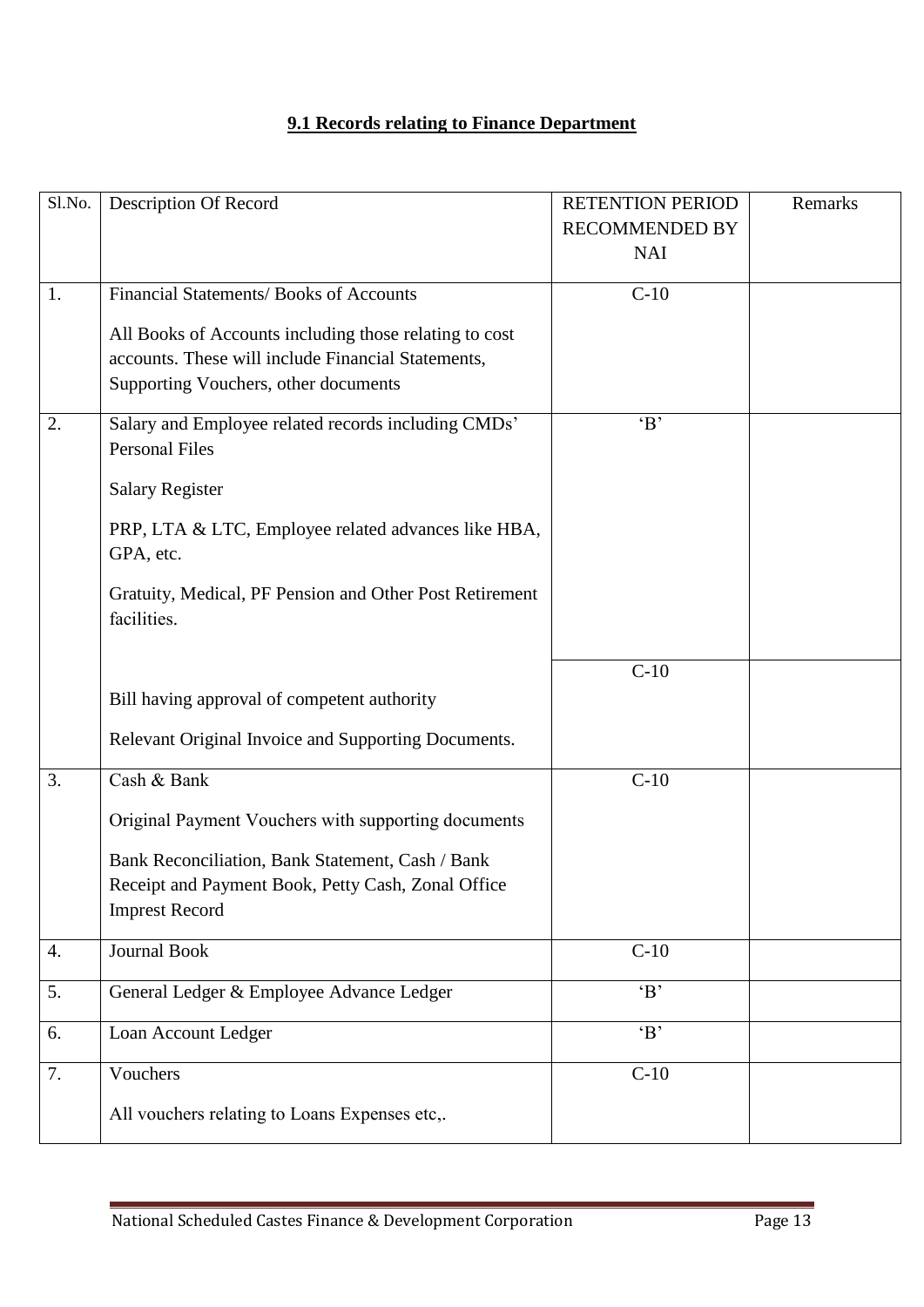| Sl.No. | Description Of Record                                   | <b>RETENTION PERIOD</b> | Remarks |
|--------|---------------------------------------------------------|-------------------------|---------|
|        |                                                         | <b>RECOMMENDED BY</b>   |         |
|        |                                                         | <b>NAI</b>              |         |
| 8.     | Registers                                               | B                       |         |
|        |                                                         |                         |         |
|        | <b>Fixed Asset Register</b>                             |                         |         |
|        | Cheque Issue / RTGS / Transfer Register                 |                         |         |
|        |                                                         |                         |         |
|        | <b>Demand Register</b>                                  |                         |         |
|        | Safe Custody Register                                   |                         |         |
|        |                                                         |                         |         |
| 9.     | FDRs, PDCs, Bank Guarantees, Indemnity Bond             | 3 years or 1 year after |         |
|        |                                                         | Audit, whichever is     |         |
|        |                                                         | later                   |         |
| 10.    | Taxation                                                | $C-10$                  |         |
|        |                                                         |                         |         |
|        | Records relating to Direct Indirect Taxation&.          |                         |         |
|        | Challan of Tax and Statutory payments like TDS, Service |                         |         |
|        | tax, PF, PT, etc. This also includes PF & ESI challan   |                         |         |
|        | copy of contract labour.                                |                         |         |
|        |                                                         |                         |         |
| 11.    | Other Misc. Files                                       | $C-10$                  |         |
|        |                                                         |                         |         |
|        | Important Correspondence files with vendors, outside    |                         |         |
|        | agencies, statutory authorities.                        |                         |         |
|        | Important Correspondence files with ministry,           | B                       |         |
|        | government.                                             |                         |         |
|        |                                                         |                         |         |
|        | Instructions, Decisions, Circulars from Management.     |                         |         |
| 12.    | <b>Demand Notices</b>                                   | $C-10$                  |         |
|        |                                                         |                         |         |
| 13.    | Higher Rate ofInterest and Penal Rateof Interest Files  | $C-10$                  |         |
| 14.    | Records relating to recovery of overdues                | 3 years or 1 year after |         |
|        |                                                         | Audit, whichever is     |         |
|        |                                                         | later                   |         |
| 15.    | Records pertaining to bifurcation of the corporation    | B                       |         |
|        |                                                         |                         |         |
|        | Ledger of ST, Files (Xerox copies) of ST                |                         |         |
| 16.    | <b>Budget and MOU Working Files</b>                     | $C-10$                  |         |
|        |                                                         |                         |         |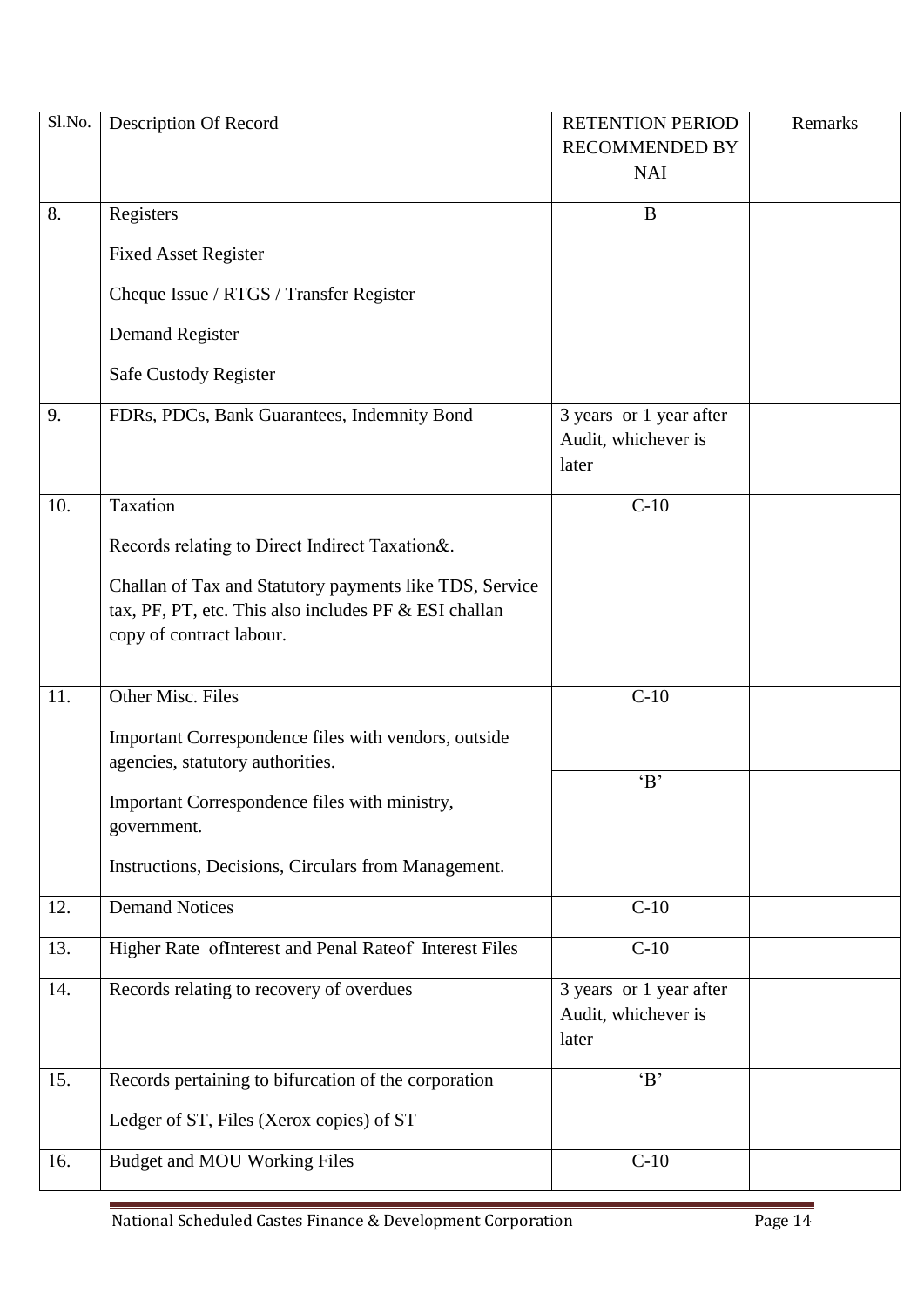| Sl.No. | Description Of Record                | <b>RETENTION PERIOD</b> | Remarks |
|--------|--------------------------------------|-------------------------|---------|
|        |                                      | <b>RECOMMENDED BY</b>   |         |
|        |                                      | <b>NAI</b>              |         |
| 17.    | Grant in Aid, CSR Funding            | $C-10$ .                |         |
| 18.    | <b>Zonal Office Records</b>          | $C-10$                  |         |
| 19.    | <b>Rules Files</b>                   | $\mathbf{B}$            |         |
| 20.    | <b>Annual Accounts</b>               | B                       |         |
|        | <b>Certified FinancialStatements</b> |                         |         |
| 21.    | <b>Investment Files</b>              | $C-10$                  |         |
| 22.    | Disbursement Register                | B                       |         |
| 23.    | Day Book                             | $C-10$                  |         |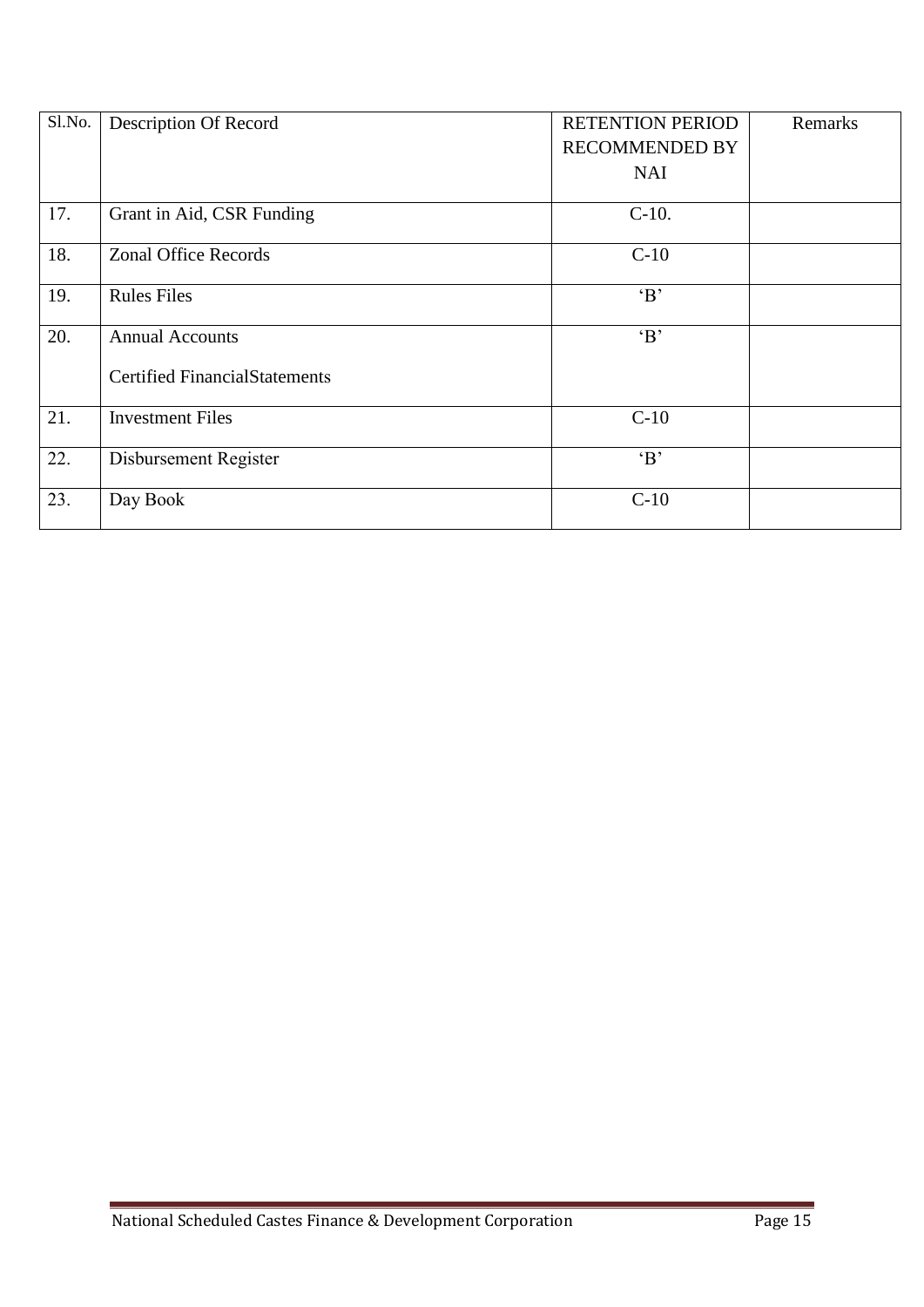### **9.2 Records relating to Projects Department**

| S.No             |           | Description of Record                        | <b>RETENTION PERIOD</b> | Remarks                            |
|------------------|-----------|----------------------------------------------|-------------------------|------------------------------------|
|                  |           |                                              | <b>RECOMMENDED BY</b>   |                                    |
|                  |           |                                              | <b>NAI</b>              |                                    |
| 1.               |           | <b>General Loan Agreements</b>               | B                       |                                    |
|                  |           | (GLA)/Memorandum of Agreement (MOA)          |                         |                                    |
| 2.               |           | <b>Block Government Guarantee/Government</b> | B                       |                                    |
|                  |           | Orders/Bank Guarantee/Assurance/Any other    |                         |                                    |
|                  |           | Instruments provided to secure loan          |                         |                                    |
| 3.               |           | Control room register                        | $C-10$                  |                                    |
| $\overline{4}$ . |           | General/Miscellaneous Correspondence         | $C-5$                   |                                    |
|                  |           |                                              | B                       |                                    |
| 5.               |           | <b>Policy Matters</b>                        |                         |                                    |
| 6.               |           | Scheme File:                                 |                         |                                    |
|                  | (i)       | Schemes not sanctioned for want of           | $C-3$                   |                                    |
|                  |           | information from SCAs/CAs                    |                         |                                    |
|                  | (ii)      | Schemes not sanctioned due to unviable       | $C-3$                   |                                    |
|                  |           | cost parameters                              |                         |                                    |
|                  | (iii)     | Schemes sanctioned but funds not             | $C-3$                   |                                    |
|                  |           | disbursed due to non-fulfillment of          |                         |                                    |
|                  |           | prudential norms or non-availment of         |                         |                                    |
|                  |           | funds by SCAs/CAs                            |                         |                                    |
|                  | (iv)      | Schemes sanctioned, funds disbursed          | $\overline{C-10}$       |                                    |
|                  |           | and closed after receipt of full             |                         |                                    |
|                  |           | repayment or refund from SCAs/CAs.           |                         |                                    |
| 7.               |           | Monitoring & Tour Reports of NSFDC           | $C-3$                   | 3 years or 1 year                  |
|                  | officials |                                              |                         | after Audit,<br>whichever is later |
| 8.               |           |                                              | $C-5$                   |                                    |
|                  |           | Correspondence with Zonal Offices            |                         |                                    |
| 9.               |           | Re-schedulement of overdues                  | B                       |                                    |
|                  |           |                                              |                         |                                    |
| 10.              |           | <b>Executive Development Programme for</b>   | $C-3$                   | 3 years or 1 year                  |
|                  |           | officials of SCAs/CAs                        |                         | after Audit,                       |
|                  |           |                                              |                         | whichever is later                 |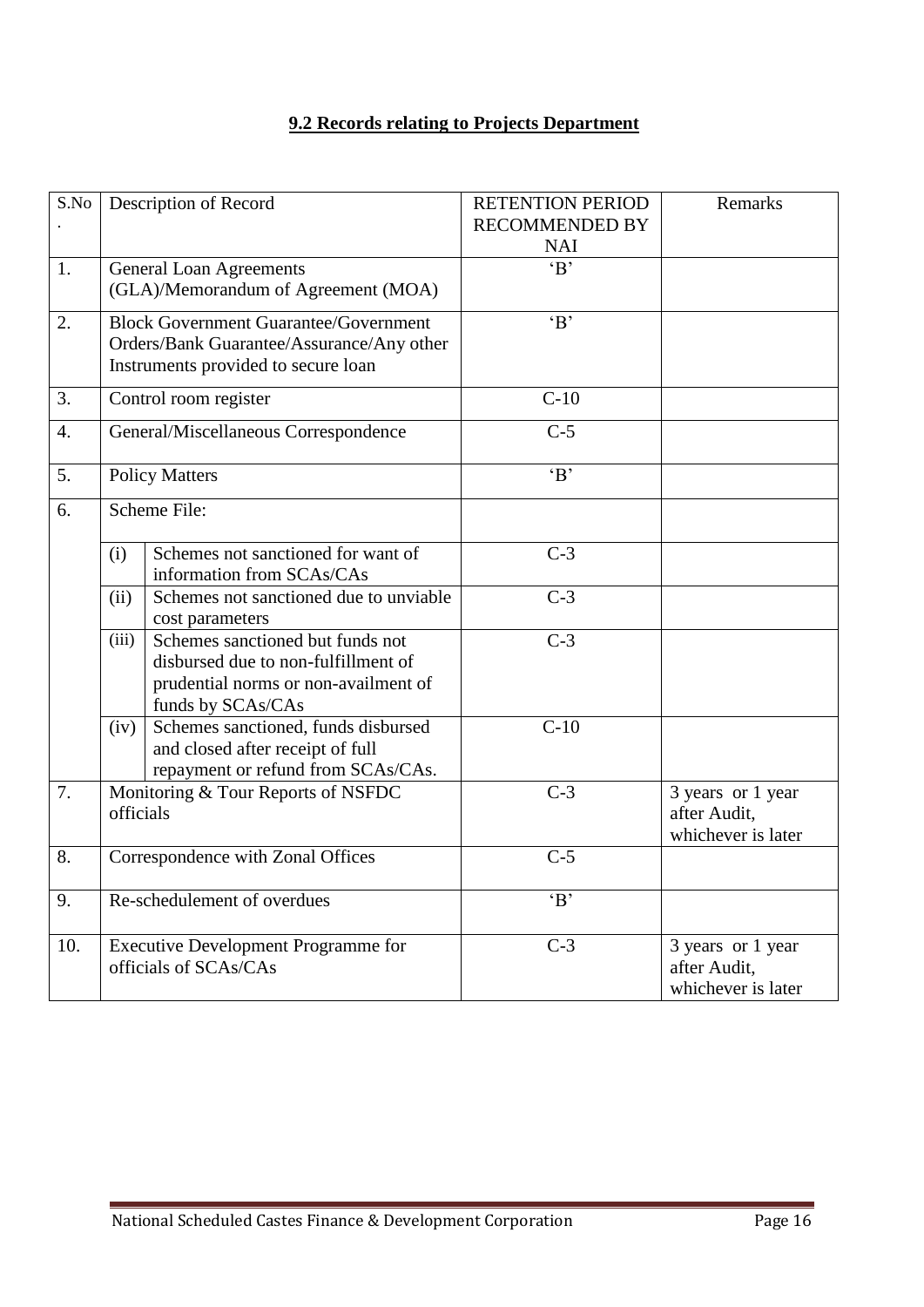### **9.3 Records relating to Corporate Services Department**

| S.No. | <b>Description Of Record</b>                                                                                                                                | <b>RETENTION PERIOD</b><br><b>RECOMMENDED BY</b><br><b>NAI</b> | Remarks                           |
|-------|-------------------------------------------------------------------------------------------------------------------------------------------------------------|----------------------------------------------------------------|-----------------------------------|
| 1.    | Approved agenda items which have been put<br>Members up before Board.                                                                                       | $\overline{B'}$                                                |                                   |
| 2.    | sall meeting fo Minutes                                                                                                                                     | $\Delta$                                                       |                                   |
| 3.    | All files of the past and present Directors of<br>theCorporationcontaining their appointment<br>letters and other material and important<br>correspondences | B                                                              |                                   |
| 4.    | All original Agreements, MOUs, Contracts,<br>Guarantees, Share/Security Certificates/<br>documents given for custody toCorporation<br>Secreteriat           | B                                                              |                                   |
| 5.    | Annual Reports of the Corporation.                                                                                                                          | B                                                              | 4 copies to be kept in<br>Library |
| 6.    | Companies Act, Statutory Registers as per<br>2013                                                                                                           | $\Delta$                                                       |                                   |
|       | Instrument creating a charge from the date of<br>satisfaction of charge.                                                                                    | B                                                              |                                   |
|       | Register of Charge                                                                                                                                          | B                                                              |                                   |
|       | <b>Register of Members</b>                                                                                                                                  | B                                                              |                                   |
|       | Register of renewed and duplicate certificates                                                                                                              | $\Delta$                                                       |                                   |
|       | Register of contracts in which directors are<br>interested                                                                                                  | B                                                              |                                   |
|       | Register of Directors/MD/Manager/Secretary                                                                                                                  | B                                                              |                                   |
|       | Register of Directors Shareholding                                                                                                                          | B                                                              |                                   |
|       | Register of Inter corporate Loans &<br>Investments                                                                                                          | B                                                              |                                   |
|       | Register of Allotment                                                                                                                                       | B                                                              |                                   |
|       | Register of Directors' Attendance                                                                                                                           | $C-10$                                                         |                                   |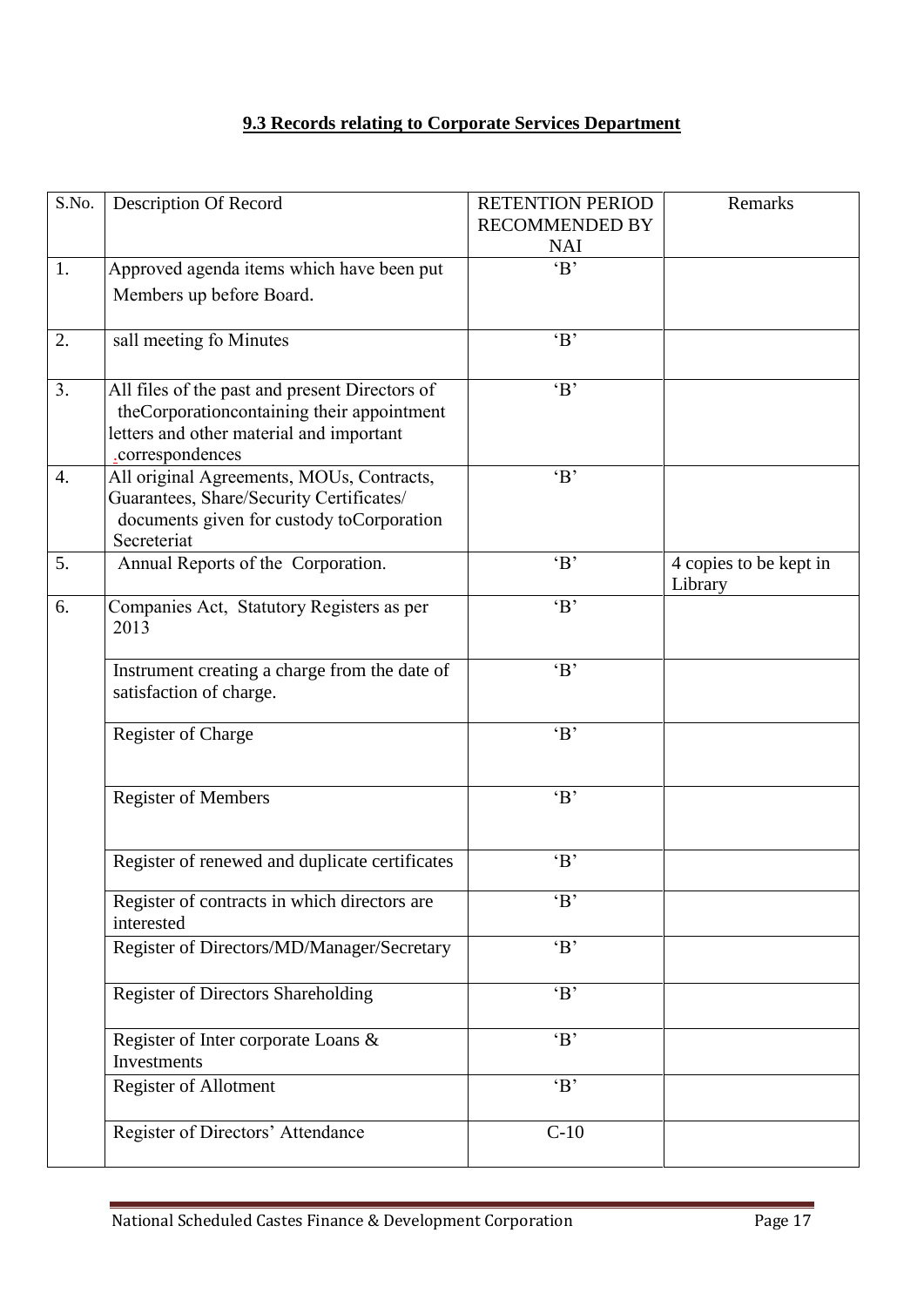|     | <b>Register of Proxies</b>                                                       | $C-10$       |  |
|-----|----------------------------------------------------------------------------------|--------------|--|
|     | Register of Transfer of shares                                                   | B            |  |
| 7.  | All other documents and correspondences<br>pertaining to Corporation Secreteriat | $C-10$       |  |
| 8.  | <b>Internal Audit Reports</b>                                                    | $C-10$       |  |
| 9.  | <b>Statutory Audit Reports</b>                                                   | $\mathbf{B}$ |  |
| 10. | Share Capital                                                                    | B            |  |
| 11. | <b>Cabinet Notes</b>                                                             | B            |  |
| 12. | Incorporation Files, Memorandum & Articles<br>of Association                     | $\mathbf{B}$ |  |
| 13. | <b>Annual Returns</b>                                                            | $C-10$       |  |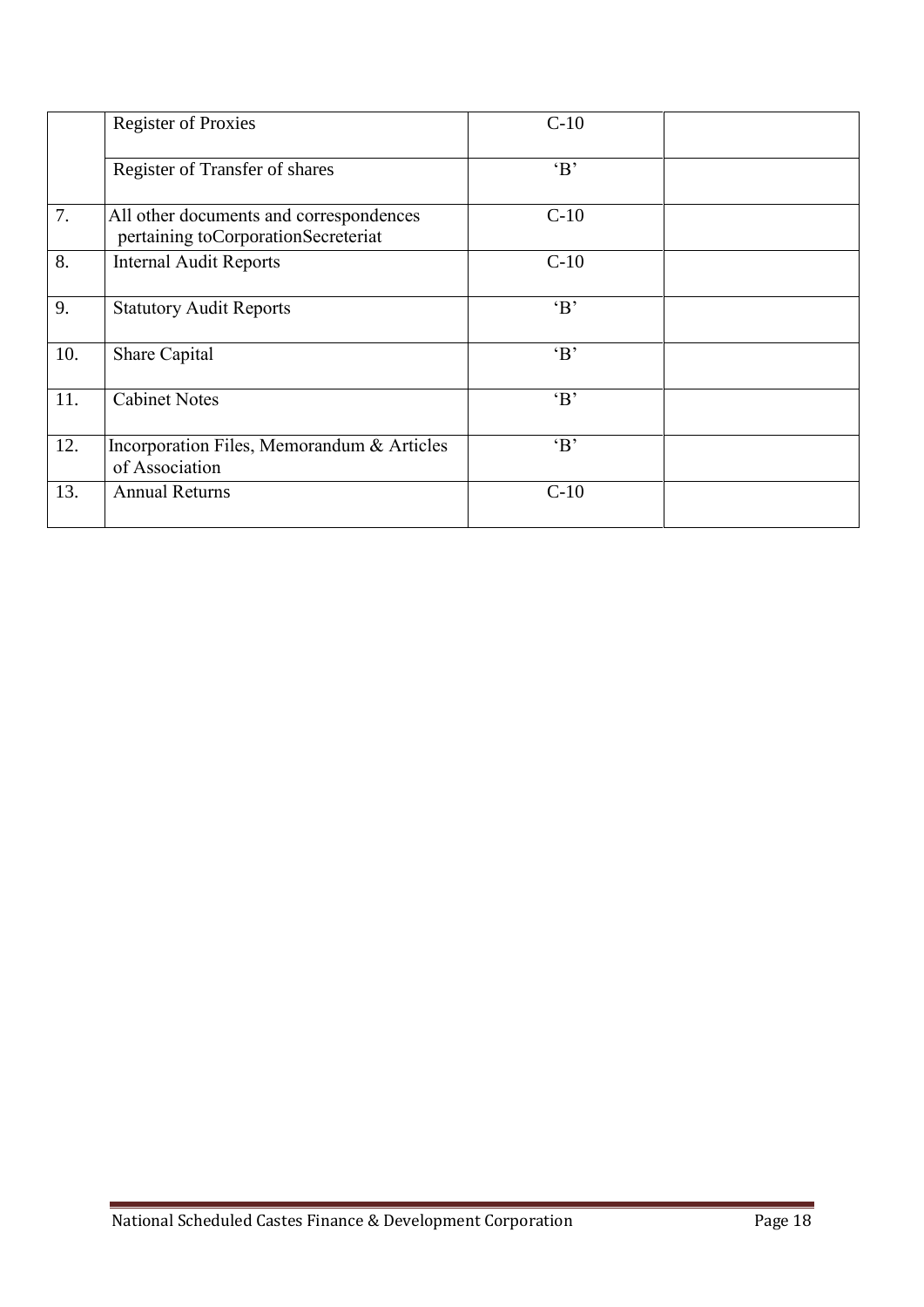### **9.4 Records relating to Coordination Cell**

|          |                                                                                                                                                  | <b>RETENTION PERIOD</b> |  |
|----------|--------------------------------------------------------------------------------------------------------------------------------------------------|-------------------------|--|
|          |                                                                                                                                                  | <b>RECOMMENDED BY</b>   |  |
|          |                                                                                                                                                  | <b>NAI</b>              |  |
| 1.       | <b>MOU</b> with Administrative Ministry                                                                                                          | B                       |  |
|          | Negotiation Meeting, Signing of MoU,<br>MoU                                                                                                      |                         |  |
|          | Monitoring of targets, Self-evaluation based on audit                                                                                            |                         |  |
|          | and final rating by Department of Public Enterprises                                                                                             |                         |  |
|          | (DPE)                                                                                                                                            |                         |  |
| 2.       | <b>ISO</b>                                                                                                                                       | $C-10$                  |  |
|          | ISO Procedures, Quality Policy, QP Reviews                                                                                                       |                         |  |
|          |                                                                                                                                                  |                         |  |
| 3.       | Communications with various Ministries of Govt. of                                                                                               | $C-3$                   |  |
|          | India including periodic reports.                                                                                                                |                         |  |
| 4.       | Lending Policy                                                                                                                                   | B                       |  |
|          | Lending Policy for SCAs                                                                                                                          | B                       |  |
|          |                                                                                                                                                  |                         |  |
|          | Lending Policy for Banks/RRBs                                                                                                                    | B                       |  |
|          | Lending Policy for NBFC/MFIs                                                                                                                     | B                       |  |
|          |                                                                                                                                                  |                         |  |
|          |                                                                                                                                                  |                         |  |
| 5.       | Share Capital                                                                                                                                    | B                       |  |
|          | Correspondence for release of share capital and                                                                                                  |                         |  |
|          | submission of Utilization certificates                                                                                                           |                         |  |
|          |                                                                                                                                                  |                         |  |
|          |                                                                                                                                                  |                         |  |
|          | Board Matters, Audit matters, Demand for                                                                                                         |                         |  |
|          |                                                                                                                                                  |                         |  |
|          |                                                                                                                                                  |                         |  |
|          |                                                                                                                                                  |                         |  |
| 8.       | <b>Consultative Committee for MoSJ&amp;E</b>                                                                                                     | $C-5$                   |  |
| 6.<br>7. | Lending Policy for Skill Training Programmes<br>Correspondence with DPE & PE Survey<br>Disbursement, Notional Allocation, Publicity<br>materials | B<br>$C-3$<br>$C-5$     |  |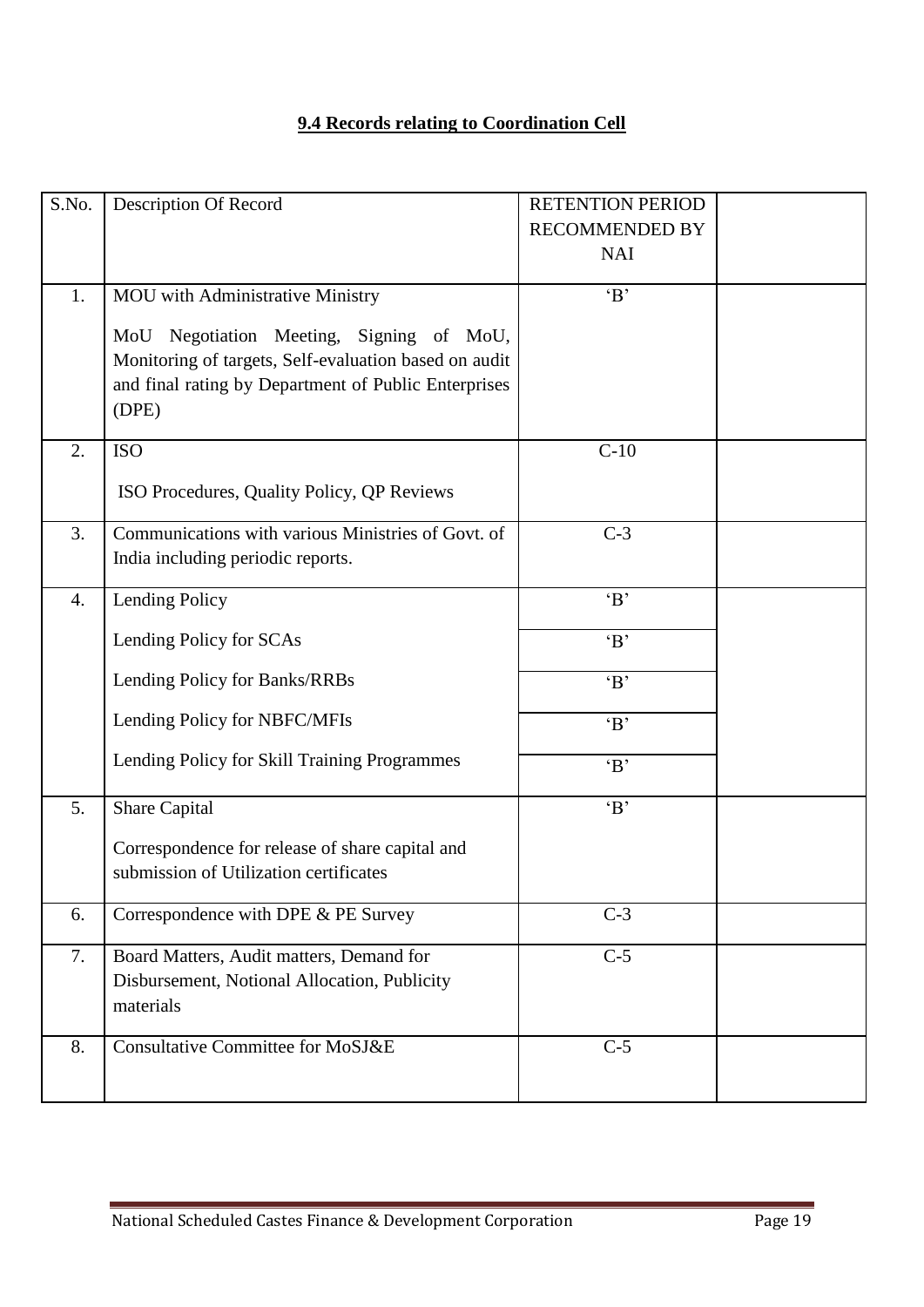| 9.  | Correspondence with SC Commission, Election | $C-5$        |  |
|-----|---------------------------------------------|--------------|--|
|     | Commission & SCOPE, PCC, etc.               |              |  |
| 10. | <b>SCAs/CAs Conferences &amp; Workshops</b> | $C-3$        |  |
| 11. | <b>SCAs/CAs Award Scheme</b>                | $C-3$        |  |
| 12. | All Other Miscellaneous files.              | $C-3$        |  |
| 13. | <b>Evaluation Studies</b>                   | $\mathbf{B}$ |  |
| 14. | <b>Cabinet Note</b>                         | $\mathbf{B}$ |  |
| 15. | MOU/MOA with other Development Partners     | $C-5$        |  |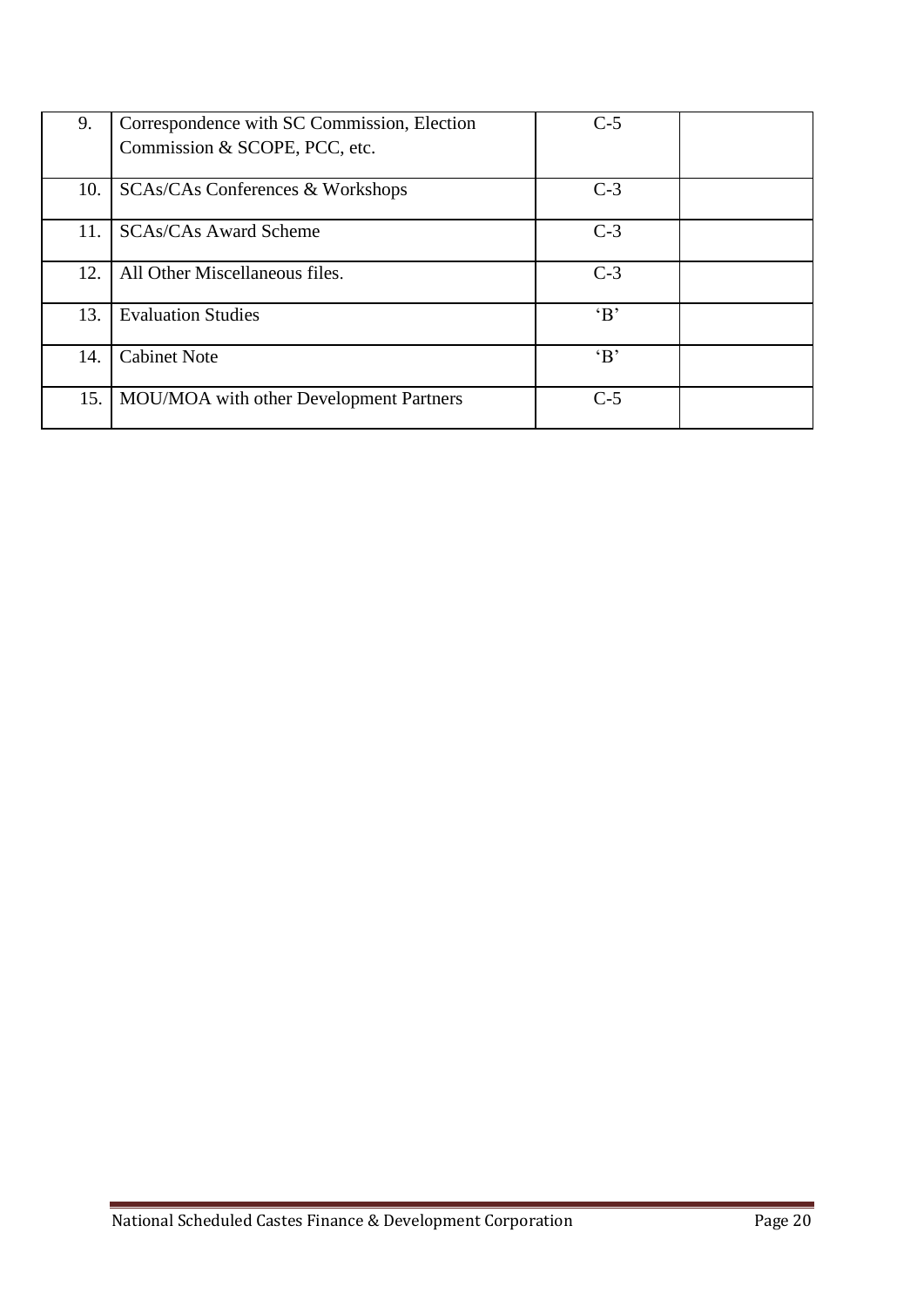### **9.5 Records relating to Skill Training Department**

| S.No. | Description Of Record                                                     | <b>RETENTION PERIOD</b><br><b>RECOMMENDED BY</b><br><b>NAI</b> |                                                      |
|-------|---------------------------------------------------------------------------|----------------------------------------------------------------|------------------------------------------------------|
| 1.    | Training Policy Skill Development                                         | $\mathbf{B}$                                                   |                                                      |
| 2.    | Training Files (Course wise, State<br>wise and Training Institution wise) | $\mathbf{B}$                                                   |                                                      |
| 3.    | Projects Clearance Committee(PCC)                                         | $C-5$                                                          |                                                      |
| 4.    | General Correspondence Files                                              | $C-3$                                                          |                                                      |
| 5.    | Ministry Correspondence (MPR,<br>QPR, General Correspondence etc)         | $C-3$                                                          |                                                      |
| 6.    | <b>Officer Tour Files</b>                                                 | $C-3$                                                          | 3 years or 1 year after<br>Audit, whichever is later |
| 7.    | MoU with Training Partners                                                | $\mathbf{B}$                                                   |                                                      |
| 8.    | Evaluation studies & reports                                              | $\overline{B'}$                                                |                                                      |
| 9.    | CSR/ Grant in Aid from Ministry                                           | $C-5$                                                          |                                                      |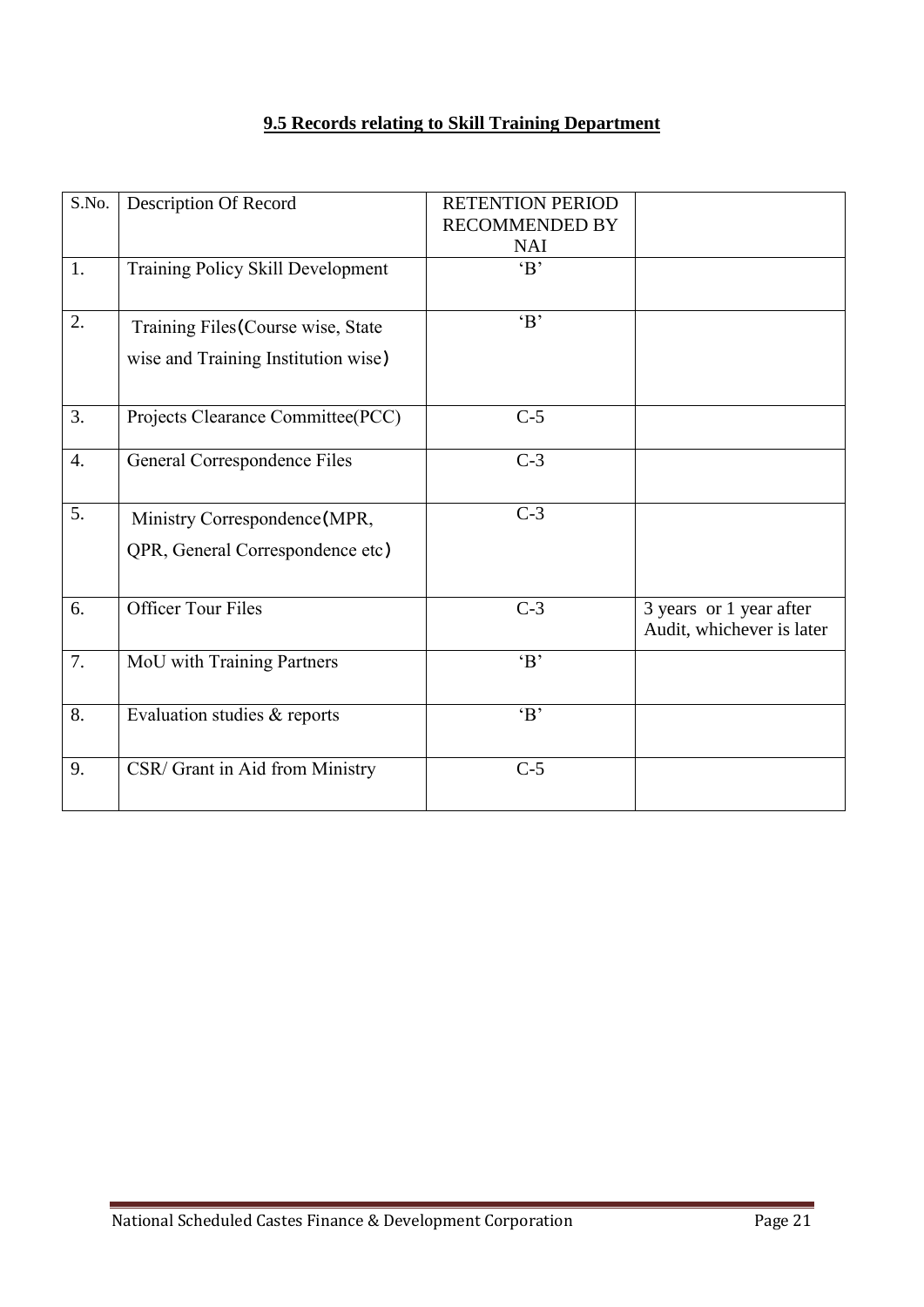### **9.6 Records relating to Information Technology (IT) Cell**

| S.No.            | Description of Records                           | <b>RETENTION PERIOD</b><br><b>RECOMMENDED BY</b> | Remarks |
|------------------|--------------------------------------------------|--------------------------------------------------|---------|
|                  |                                                  | <b>NAI</b>                                       |         |
| 1.               | Policy Issues and Policy related Circulars       | B                                                |         |
| 2.               | Software Development/ Software                   | B                                                |         |
|                  | Implementation                                   |                                                  |         |
|                  | (e-Office, D-Space etc)                          |                                                  |         |
| 3.               | Miscellaneous Correspondence                     | $C-3$                                            |         |
| $\overline{4}$ . | MIS to various Deptt.                            | $C-1$                                            |         |
|                  | -MPR to Cord. Deptt.                             |                                                  |         |
|                  | -QPR to Cord. Deptt.                             |                                                  |         |
|                  | -MIS Reports to Desks                            |                                                  |         |
|                  | - MIS Reports to Zonal Offices                   |                                                  |         |
|                  | MIS/ Information to Corporate Services for Board | $C-3$                                            |         |
|                  | Meeting                                          |                                                  |         |
| 5.               | Complaints                                       | $C-1$                                            |         |
|                  | <b>Complaints to Internet Service Provider</b>   |                                                  |         |
|                  | Hardware/Software Complaints etc.                |                                                  |         |
|                  |                                                  |                                                  |         |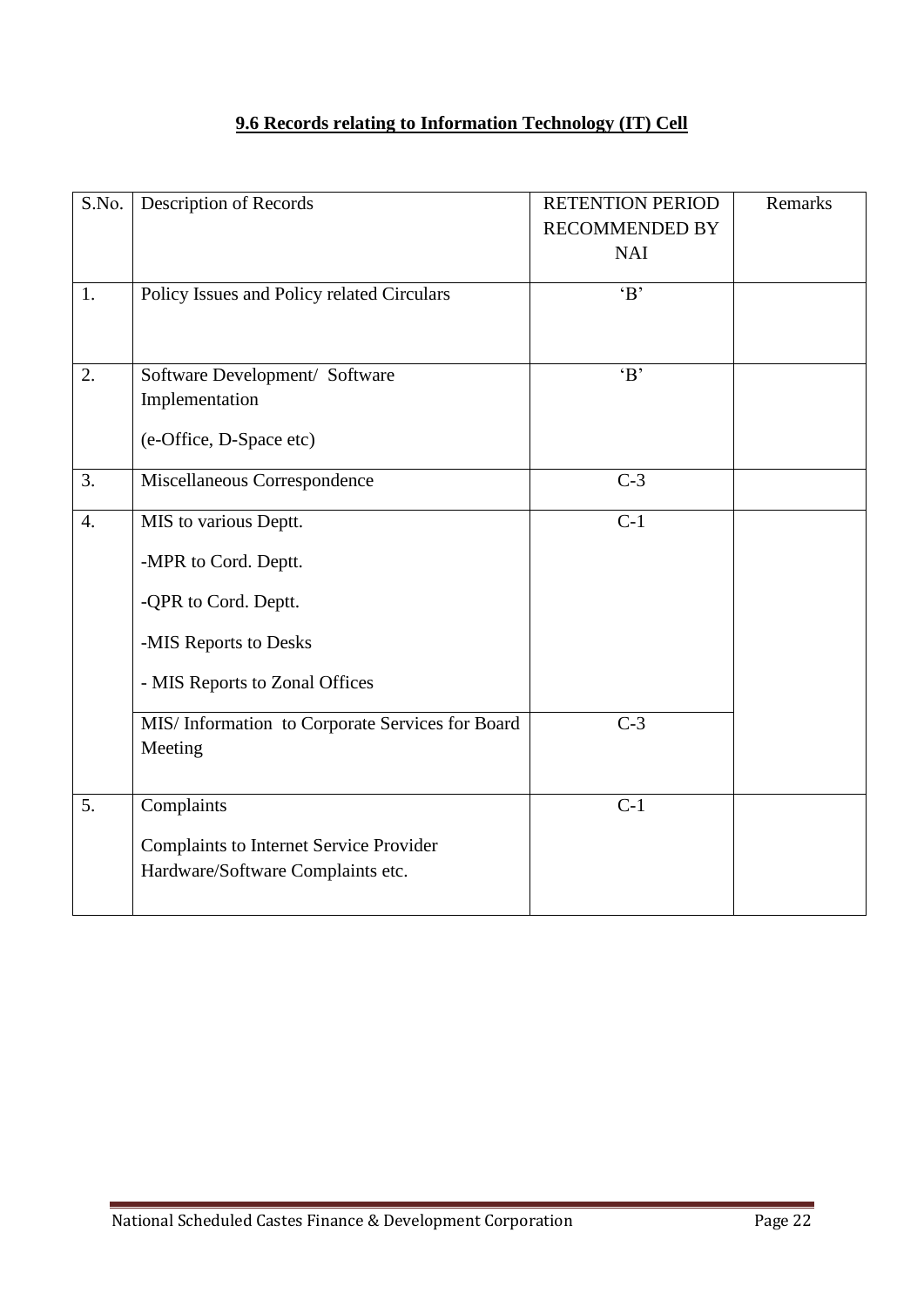|  |  |  |  |  |  |  | 9.7 Records relating to Court and Arbitration Cases |  |
|--|--|--|--|--|--|--|-----------------------------------------------------|--|
|--|--|--|--|--|--|--|-----------------------------------------------------|--|

| S.No. | Description of Records                                                                                                                     | <b>RETENTION PERIOD</b><br><b>RECOMMENDED BY</b><br><b>NAI</b>                                                     | Remarks |
|-------|--------------------------------------------------------------------------------------------------------------------------------------------|--------------------------------------------------------------------------------------------------------------------|---------|
| 1.    | Court cases<br>Pertaining to the NSFDC employees                                                                                           | C-3 or 1 year after final<br>settlement of the case under<br>normal course of law, Copy<br>of judgment keep as "B" |         |
| 2.    | Court cases relating to SCA/ Channel Partners<br>Pertaining to SCA/ Channel Partners in which<br>NSFDC is also one of the respondents.     | C-3 or 1 year after final<br>settlement of the case under<br>normal course of law, Copy<br>of judgment keep as "B" |         |
| 3.    | Court cases (Civil / Criminal Proceedings)<br>filed by NSFDC                                                                               | C-3 or 1 year after final<br>settlement of the case under<br>normal course of law, Copy<br>of judgment keep as "B" |         |
| 4.    | Court cases (Civil / Criminal Proceedings)<br>filed by Other Individual/Agency against<br><b>NSFDC</b>                                     | C-3 or 1 year after final<br>settlement of the case under<br>normal course of law, Copy<br>of judgment keep as "B" |         |
| 5.    | Misc. Documents/Files<br>Pertaining to periodic reports<br>(e.g. Monthly/ Quarterly etc.) to Ministry<br>Miscellaneous Correspondence File | C-3 or 1 year after final<br>settlement of the case under<br>normal course of law, Copy<br>of judgment keep as "B" |         |
| 6.    | Court cases pertaining to employees in case of<br>death / superannuation/ cessation from the<br>Corporation                                | C-3 or 1 year after final<br>settlement of the case under<br>normal course of law, Copy<br>of judgment keep as "B" |         |
| 7.    | Arbitration cases                                                                                                                          | C-3 or 1 year after final<br>settlement of the case under<br>normal course of law, Copy<br>of judgment keep as "B" |         |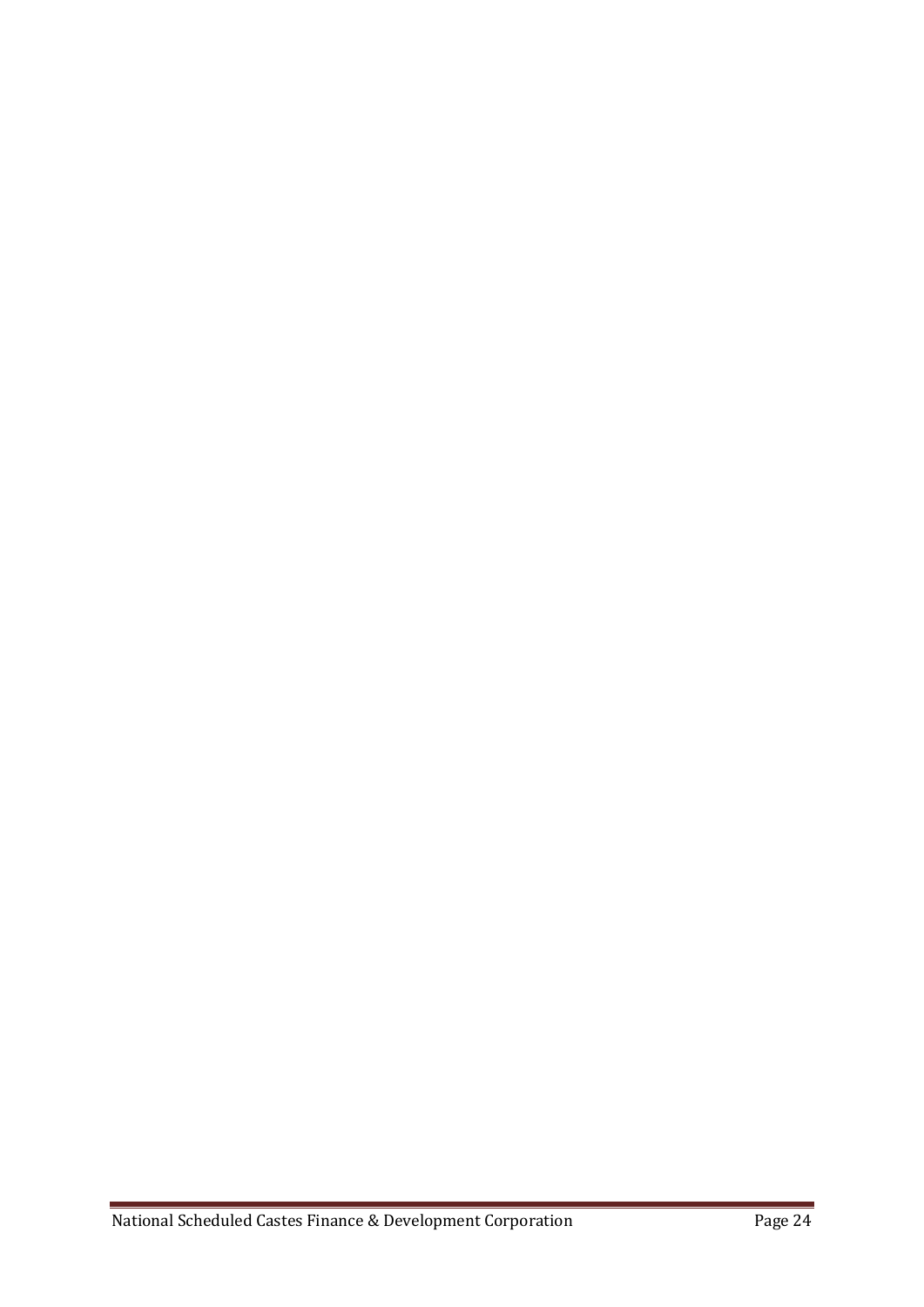# 10.Records Retention Schedule for Records pertaining to Facilitative Functions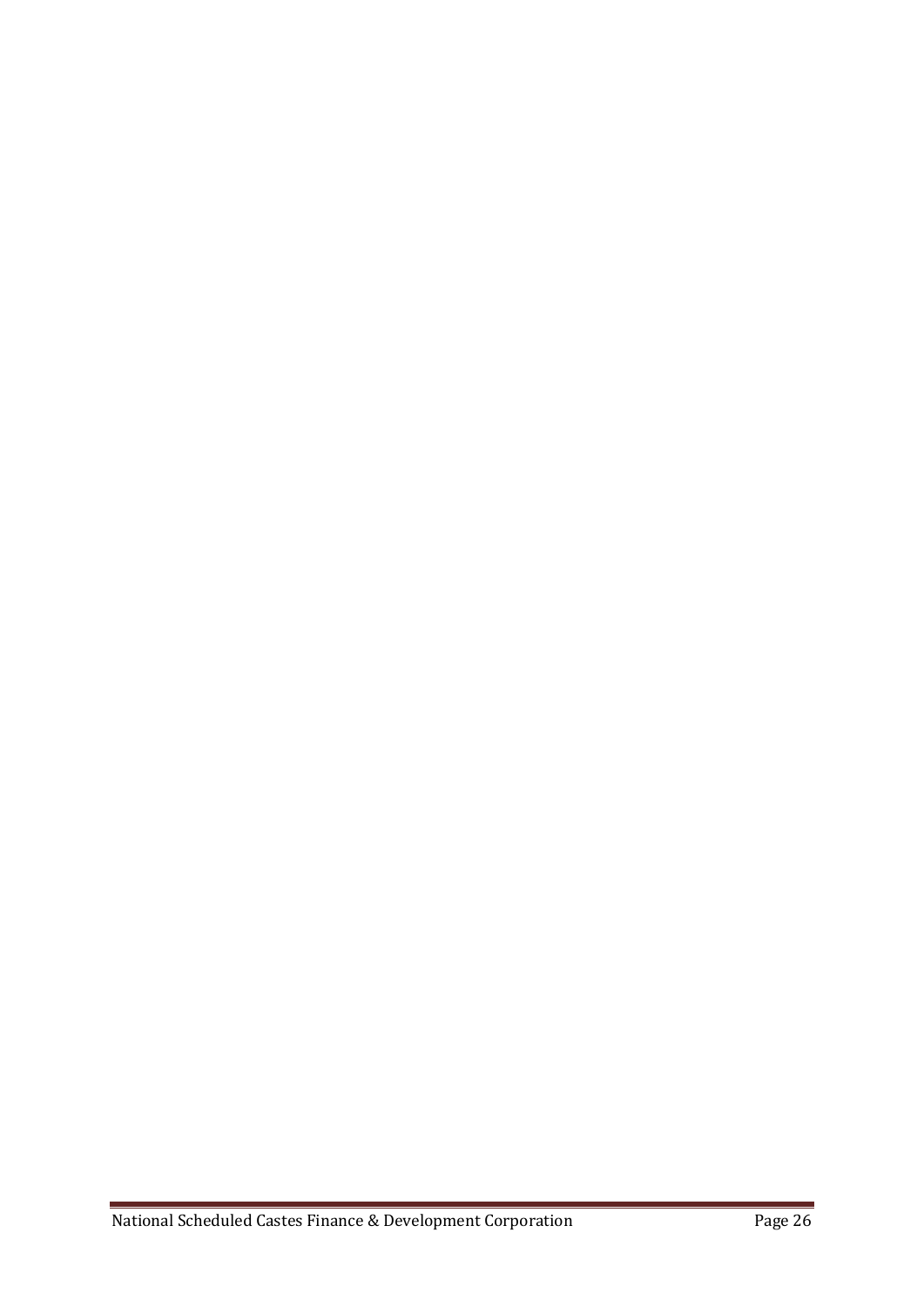### **10.1 RECORDS RELATING TO HUMAN RESOURCE DEPARTMENT**

| S.No. | Description of record                      |                                                                              | Retention period | Remarks                                                                                                                               |
|-------|--------------------------------------------|------------------------------------------------------------------------------|------------------|---------------------------------------------------------------------------------------------------------------------------------------|
|       | Main Head                                  | Sub Head                                                                     |                  |                                                                                                                                       |
| 1.    | Creation and<br>classification of<br>posts | Continuance/abolition/revival<br>of posts                                    | B                | Particulars of<br>Sanction also to be<br>noted in<br>Establishment/<br><b>Sanction Register</b>                                       |
|       |                                            | Conversion of temporary posts<br>into permanent ones                         | $C-10$           | Particulars of<br>Sanction to be noted<br>in Establishment/<br><b>Sanction Register</b>                                               |
|       |                                            | Creation of posts                                                            | $C-10$           | Particulars of<br>Sanction to be noted<br>in Establishment/<br><b>Sanction Register</b>                                               |
|       |                                            | Revision of scales of pay                                                    | B                | Particulars of<br>Sanction to be noted<br>in Establishment/<br><b>Sanction Register</b>                                               |
|       |                                            | Upgrading of posts                                                           | $C-10$           | Particulars of<br>Sanction to be noted<br>in Establishment/<br><b>Sanction Register</b>                                               |
|       |                                            | Re-designation of Posts                                                      | $C-10$           | Particulars of<br>Sanction to be noted<br>in Establishment/<br><b>Sanction Register</b>                                               |
|       |                                            | Plan/non-Plan posts                                                          | $C-3$            | Particulars of<br>Sanction to be noted<br>in Establishment/<br><b>Sanction Register</b>                                               |
| 2.    | Recruitment                                | Recruitment (general aspects)<br>including provisions of the<br>Constitution | B                |                                                                                                                                       |
|       |                                            | Appointment of dependents of<br>deceased employees                           | $C-5$            | Application of the<br>candidate and an<br>authenticated copy of<br>the order of<br>appointment to be<br>kept in the personal<br>file. |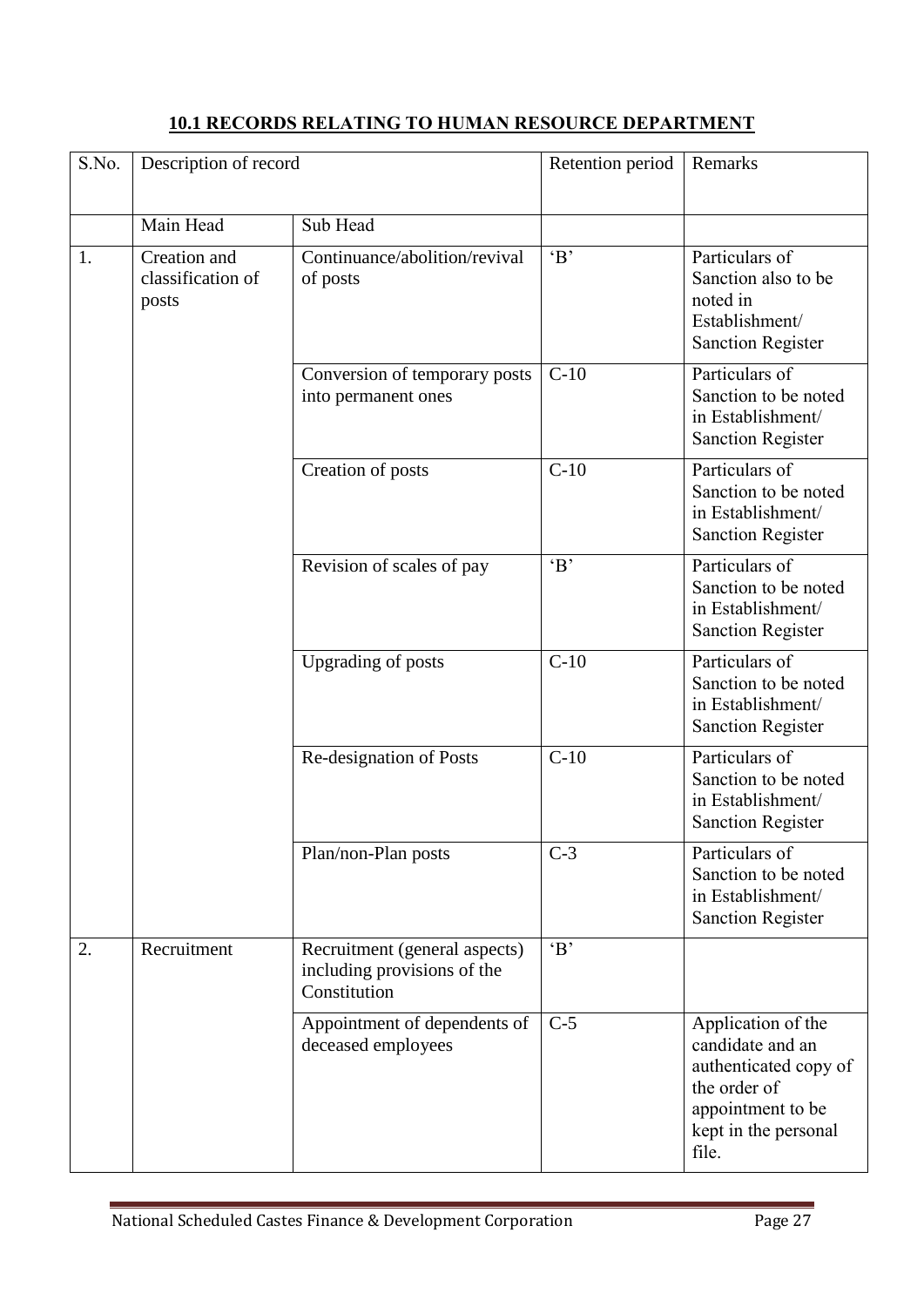| S.No. | Description of record                                                    |                                                                                             | Retention period                                            | Remarks                                                                                    |
|-------|--------------------------------------------------------------------------|---------------------------------------------------------------------------------------------|-------------------------------------------------------------|--------------------------------------------------------------------------------------------|
|       | Main Head                                                                | Sub Head                                                                                    |                                                             |                                                                                            |
|       |                                                                          | Estimate (annual) of vacancies                                                              | $C-3$                                                       |                                                                                            |
|       |                                                                          | Employment priorities and<br>maintenance of roster                                          | $C-10$                                                      |                                                                                            |
|       |                                                                          | Framing of recruitment rules                                                                | $\overline{B}$                                              |                                                                                            |
|       |                                                                          | Notification to and release of<br>vacancies by                                              | $\overline{B'}$                                             |                                                                                            |
|       |                                                                          | (i) Local employment<br>exchange                                                            |                                                             |                                                                                            |
|       |                                                                          | $(ii)$ D.G.E. & T.                                                                          |                                                             |                                                                                            |
|       |                                                                          | Nomination of candidates by<br>local employment exchange<br>and their selection             | $C-3$                                                       |                                                                                            |
|       |                                                                          | Recruitment through<br>Employment exchange                                                  | $C-10$                                                      | Application of the<br>successful candidate<br>and an authenticated<br>copy of the order of |
|       |                                                                          | Recruitment from open<br>market, including<br>advertisement and inviting of<br>applications |                                                             | appointment to be<br>kept in the personal<br>file.                                         |
| 3.    | Scheduled Castes/                                                        | Reservation in services                                                                     | B                                                           |                                                                                            |
|       | Scheduled Tribes/<br>OBC/PH and other<br>notified reserved<br>categories | <b>Selection Committees for</b><br>recruitment of personnel:                                | $\Delta$                                                    |                                                                                            |
|       |                                                                          | (a) Constitution                                                                            | C-3 or C-1 after<br>reconstitution<br>whichever is<br>later |                                                                                            |
|       |                                                                          | (b) Proceedings                                                                             | Period of<br>Limitation or C-<br>3 whichever is<br>later.   |                                                                                            |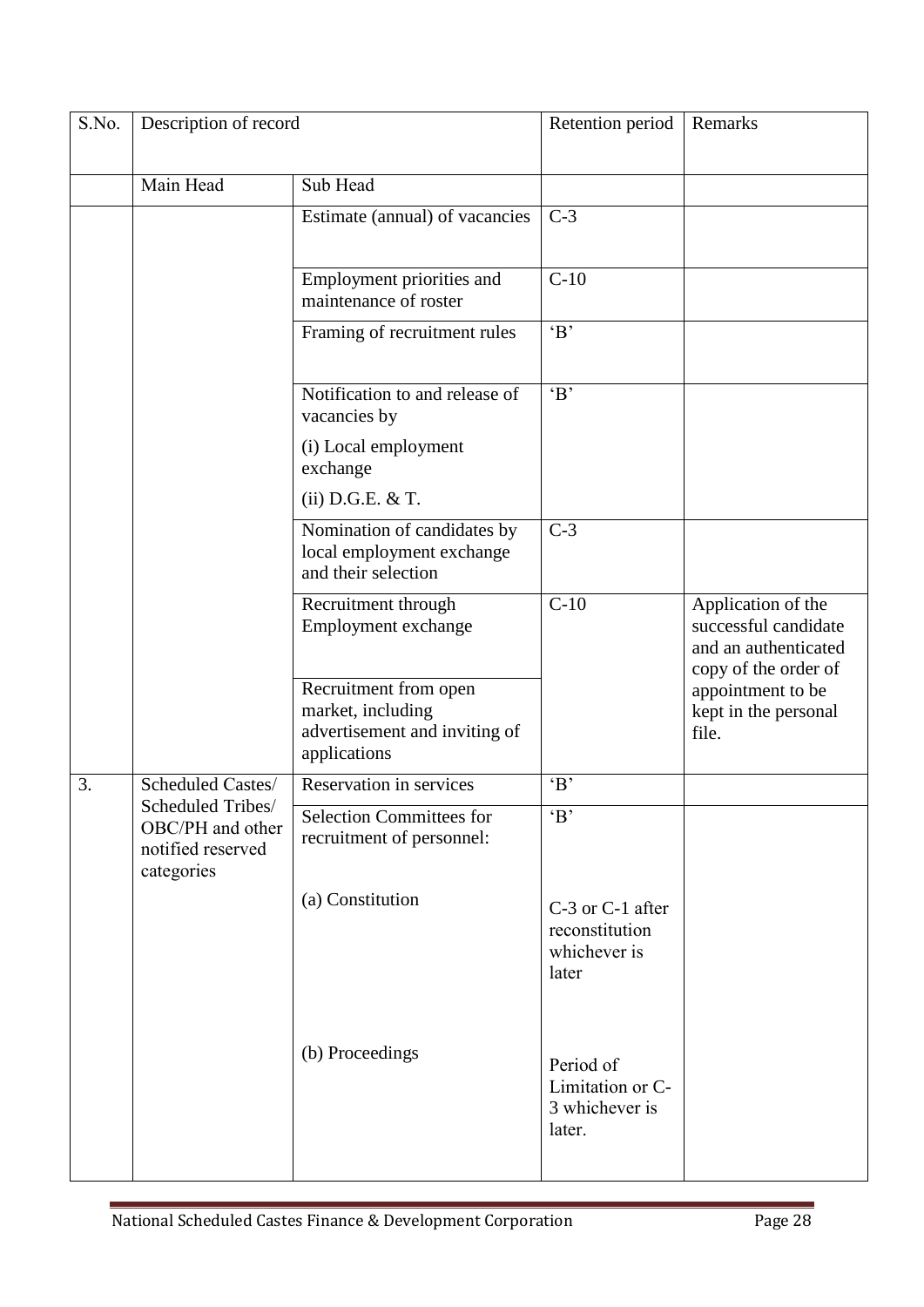| S.No. | Description of record                           |                                                                                    | Retention period                                                        | Remarks                                                                                                                                                                                                    |
|-------|-------------------------------------------------|------------------------------------------------------------------------------------|-------------------------------------------------------------------------|------------------------------------------------------------------------------------------------------------------------------------------------------------------------------------------------------------|
|       | Main Head                                       | Sub Head                                                                           |                                                                         |                                                                                                                                                                                                            |
|       |                                                 | Relaxation of age/educational<br>qualifications/experience/<br>qualifying criteria | $C-3$                                                                   | Suitable entry to be<br>made in the<br>appropriate service<br>record (i.e. service<br>book or service card)<br>and an authenticated<br>copy of the order to<br>be placed in Service<br>book/personal file. |
|       |                                                 | Condonation of break in<br>service                                                 | $C-5$                                                                   | Suitable entry to be<br>made in the<br>appropriate service<br>record (i.e. service<br>book or service card)<br>and an authenticated<br>copy of the order to<br>be placed in Service<br>book/personal file  |
|       |                                                 | Contractual Engagement/<br>Engagement of casual labour                             | C-3 or 1 Year<br>after completion<br>of Audit<br>whichever is<br>later. |                                                                                                                                                                                                            |
| 4.    | Retrenchment                                    | <b>General Principles</b>                                                          | $\overline{B'}$                                                         | Copy of order also to<br>be placed in the                                                                                                                                                                  |
|       |                                                 | Orders                                                                             |                                                                         | Personal File                                                                                                                                                                                              |
| 5.    | Verification/re-                                | <b>General Principles</b>                                                          | B                                                                       |                                                                                                                                                                                                            |
|       | verification of<br>character and<br>antecedents | Records                                                                            | $C-1$                                                                   | Suitable entry to be<br>made in the<br>appropriate service<br>record and the<br>verification report<br>itself to be kept in the<br>service book/personal<br>file.                                          |
| 6.    | Medical                                         | Rules                                                                              | $\overline{B}$                                                          |                                                                                                                                                                                                            |
|       | Examination                                     | Records                                                                            | $C-1$                                                                   | Suitable entry to be<br>made in the<br>appropriate service<br>record and the<br>verification report<br>itself to be kept in the                                                                            |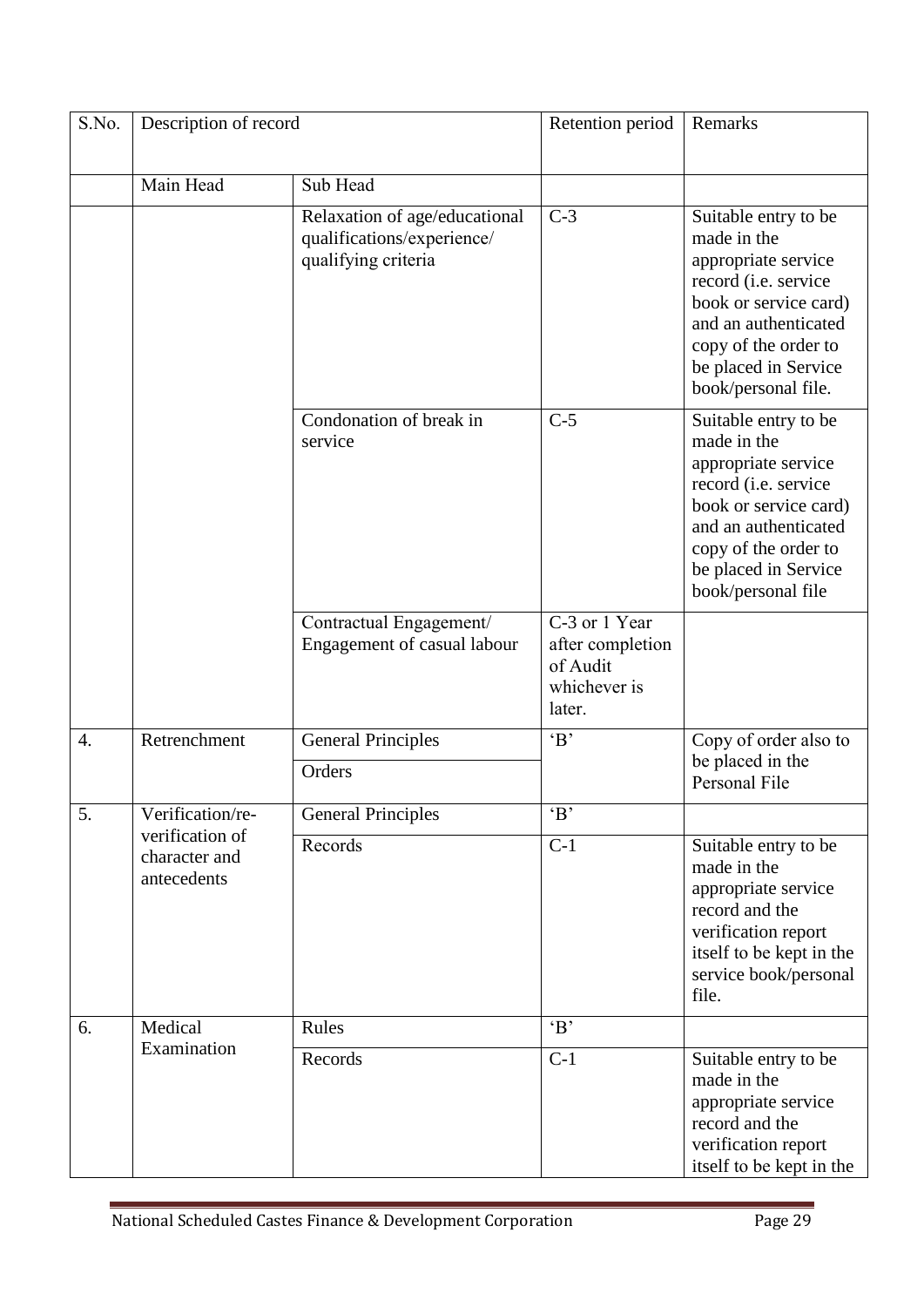| S.No. | Description of record     |                                              | Retention period                                                                                                                   | Remarks                                                                                                                                                                               |
|-------|---------------------------|----------------------------------------------|------------------------------------------------------------------------------------------------------------------------------------|---------------------------------------------------------------------------------------------------------------------------------------------------------------------------------------|
|       | Main Head                 | Sub Head                                     |                                                                                                                                    |                                                                                                                                                                                       |
|       |                           |                                              |                                                                                                                                    | service book/personal<br>file.                                                                                                                                                        |
| 7.    | Personal files            | <b>All Staff Members</b>                     | C-5 after issue<br>of final<br>pension/gratuity<br>payment order<br>or C-5 after<br>ceasing being an<br>employee of<br>corporation |                                                                                                                                                                                       |
| 8.    | Service records           | <b>All Staff Members</b>                     | C-5 after issue<br>of final<br>pension/gratuity<br>payment order<br>or C-5 after<br>ceasing being an<br>employee of<br>corporation |                                                                                                                                                                                       |
| 9.    | Postings and<br>transfers | General aspects                              | B                                                                                                                                  |                                                                                                                                                                                       |
|       |                           | Orders, If involving Change of<br>Office     | $\overline{C-3}$                                                                                                                   | Suitable entry to be<br>made in the<br>appropriate service<br>records and register of<br>postings, and an<br>authenticated copy of<br>the order to be placed<br>in the personal file. |
|       |                           | Orders, If not involving<br>Change of Office | $C-1$                                                                                                                              | Suitable entry to be<br>made in the<br>appropriate service<br>records and register of<br>postings, and an<br>authenticated copy of<br>the order to be placed<br>in the personal file  |
| 10.   | Seniority                 | General Principles & Rules                   | B                                                                                                                                  |                                                                                                                                                                                       |
|       |                           | Representations                              | $C-5$                                                                                                                              | If the representation<br>results in the original<br>seniority to be<br>revised, an<br>authenticated copy of<br>the relevant                                                           |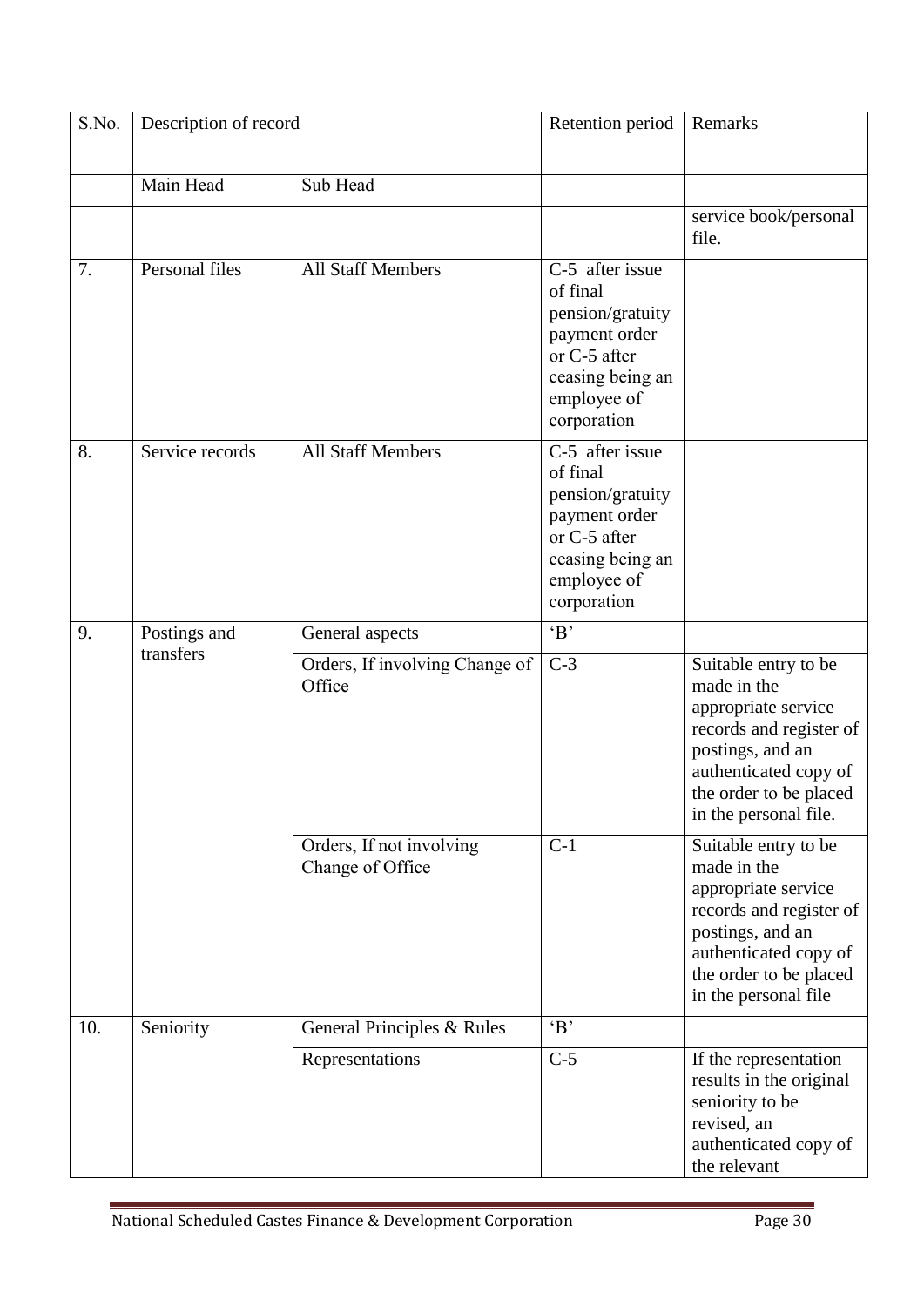| S.No. | Description of record                  |                                                     | Retention period                                                        | Remarks                                                                                                                                                                                             |
|-------|----------------------------------------|-----------------------------------------------------|-------------------------------------------------------------------------|-----------------------------------------------------------------------------------------------------------------------------------------------------------------------------------------------------|
|       | Main Head                              | Sub Head                                            |                                                                         |                                                                                                                                                                                                     |
|       |                                        |                                                     |                                                                         | order/decision will be<br>kept in service<br>book/personal file.                                                                                                                                    |
| 11.   | Leave                                  | Rules                                               | B                                                                       |                                                                                                                                                                                                     |
|       |                                        | Casual Leave                                        | $C-1$                                                                   | Suitable entries to be<br>made in the<br>appropriate service<br>record and leave<br>account.                                                                                                        |
|       |                                        | <b>Other Leaves</b>                                 | $C-3$                                                                   | Suitable entries to be<br>made in the<br>appropriate service<br>record and leave<br>account.                                                                                                        |
| 12.   | Pay/special pay                        | Rules                                               | B                                                                       |                                                                                                                                                                                                     |
|       |                                        | Records                                             | C-3 or 1 Year<br>after completion<br>of Audit<br>whichever is<br>later. | Suitable entries to be<br>made in the<br>appropriate service<br>record and pay bill<br>register and an<br>authenticated copy of<br>the order, where<br>issued, to be placed in<br>the personal file |
| 13.   | Allowances/                            | Rules                                               | B                                                                       |                                                                                                                                                                                                     |
|       | Deductions                             | Claims                                              | C-3 or 1 Year<br>after completion<br>of Audit<br>whichever is<br>later  |                                                                                                                                                                                                     |
| 14.   | Annual                                 | Rules                                               | Permanent                                                               |                                                                                                                                                                                                     |
|       | Performance<br><b>Appraisal Report</b> | Recording of Appraisal<br>Reports                   | C-5 after issue<br>of final<br>pension/gratuity                         |                                                                                                                                                                                                     |
|       |                                        | Communication of adverse<br>entries                 | payment order<br>or C-5 after                                           |                                                                                                                                                                                                     |
|       |                                        | Representation for expunction<br>of adverse entries | cessation of<br>service of the<br>employee in the<br>corporation.       |                                                                                                                                                                                                     |

ä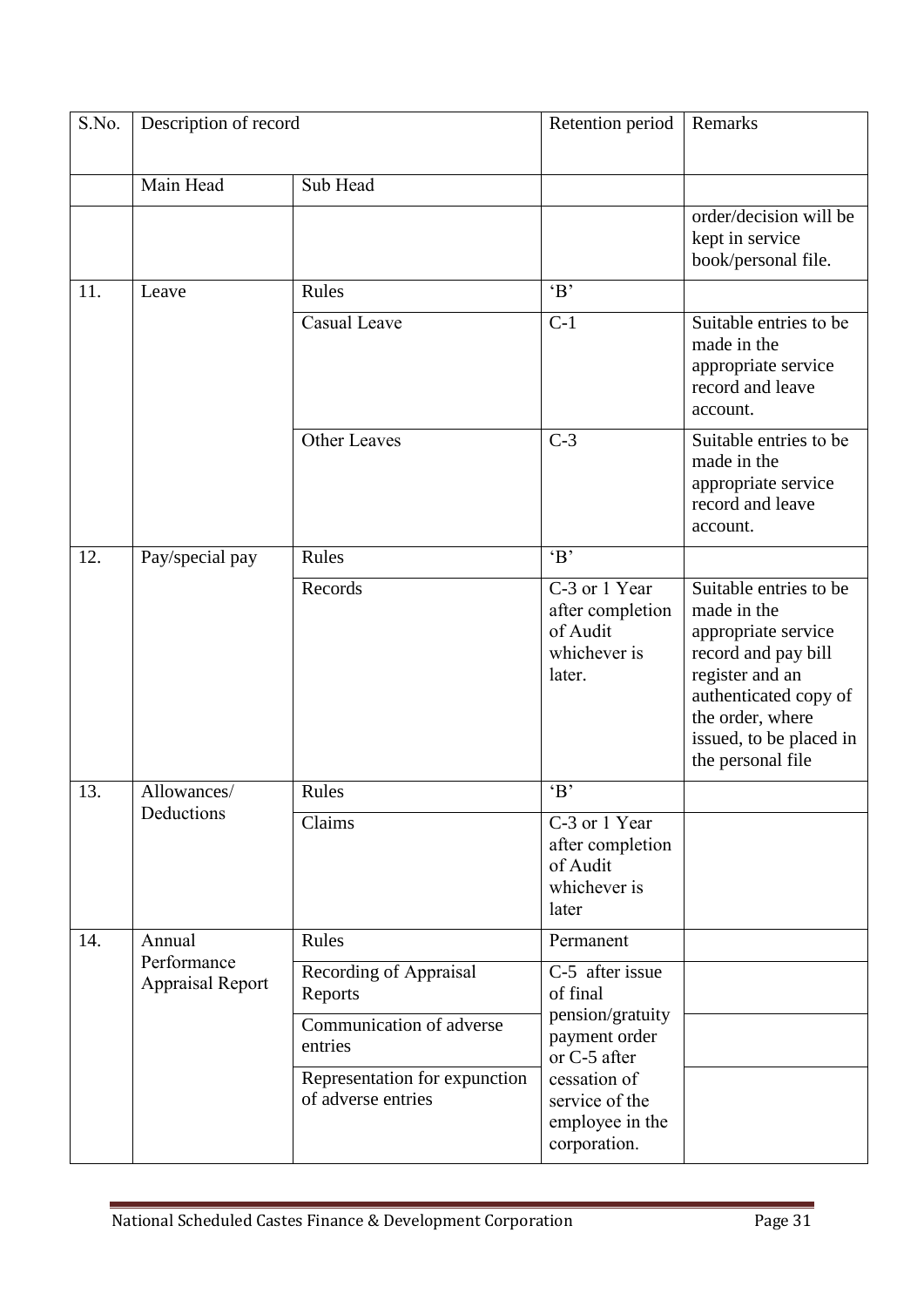| S.No. | Description of record      |                                        | Retention period                                                                                                                                | Remarks                                                                                                                                                                                                                                                                 |
|-------|----------------------------|----------------------------------------|-------------------------------------------------------------------------------------------------------------------------------------------------|-------------------------------------------------------------------------------------------------------------------------------------------------------------------------------------------------------------------------------------------------------------------------|
|       | Main Head                  | Sub Head                               |                                                                                                                                                 |                                                                                                                                                                                                                                                                         |
| 15.   | Increment                  | Rules (general aspects)                | B                                                                                                                                               |                                                                                                                                                                                                                                                                         |
|       |                            | Withholding of increments              | C-10 or 3 years<br>after the final<br>disposal of<br>appeal or final<br>judgment under<br>the normal<br>course of law,<br>whichever is<br>later |                                                                                                                                                                                                                                                                         |
|       |                            | Representations and Petitions          | $C-3$                                                                                                                                           | If the representation<br>results in the original<br>order to be revised, an<br>authenticated copy of<br>the relevant<br>order/decision will be<br>kept in the precedent<br>book, personal file<br>and suitable entries<br>made in the<br>appropriate service<br>record. |
| 16.   | Probation/Confirm<br>ation | General principles (Probation)         | $\overline{B}$                                                                                                                                  |                                                                                                                                                                                                                                                                         |
|       |                            | Rules (Confirmation)                   |                                                                                                                                                 |                                                                                                                                                                                                                                                                         |
|       |                            | Confirmation/extension of<br>probation | $C-5$                                                                                                                                           | Suitable entries to be<br>made in the<br>appropriate service<br>record and an<br>authenticated copy of<br>the order to be kept in<br>the personal file.                                                                                                                 |
|       |                            | Representations and Petitions          | $C-5$                                                                                                                                           | If the representation<br>results in the original<br>order to be revised, an<br>authenticated copy of<br>the relevant<br>order/decision will be<br>kept in the precedent<br>book, personal file<br>and suitable entries<br>made in the<br>appropriate service            |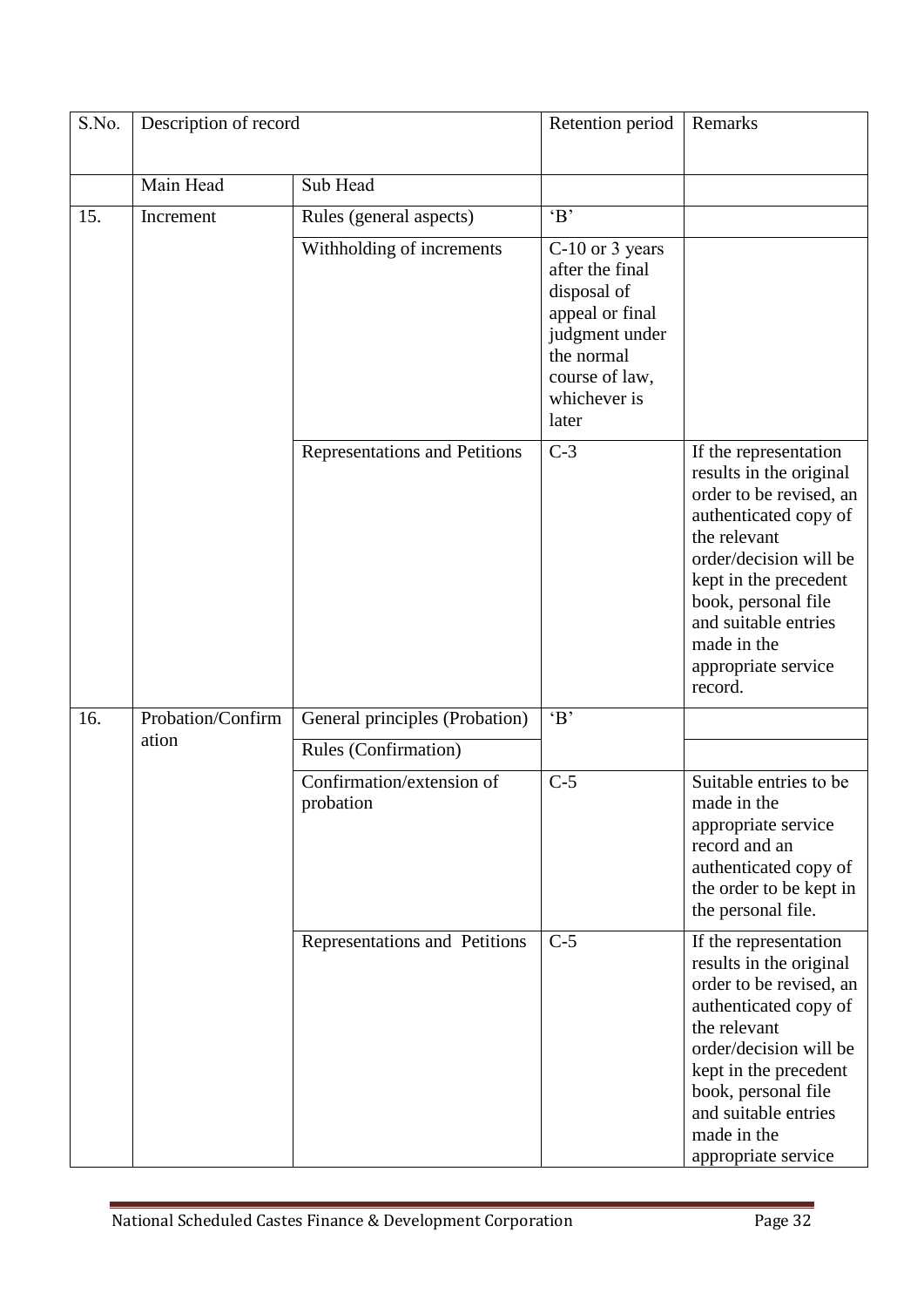| S.No. | Description of record                                         |                                                    | Retention period                                                                                          | Remarks                                                                                                                                                                                                                                                                                                                                                                                                                          |
|-------|---------------------------------------------------------------|----------------------------------------------------|-----------------------------------------------------------------------------------------------------------|----------------------------------------------------------------------------------------------------------------------------------------------------------------------------------------------------------------------------------------------------------------------------------------------------------------------------------------------------------------------------------------------------------------------------------|
|       | Main Head                                                     | Sub Head                                           |                                                                                                           |                                                                                                                                                                                                                                                                                                                                                                                                                                  |
|       |                                                               |                                                    |                                                                                                           | record.                                                                                                                                                                                                                                                                                                                                                                                                                          |
| 17.   | Promotion/                                                    | General principles                                 | B                                                                                                         |                                                                                                                                                                                                                                                                                                                                                                                                                                  |
|       | Reversion                                                     | <b>Departmental Promotion</b><br>Committee         | Constitution:<br>C-3 or 1 year<br>after the D.P.C.<br>has been<br>reconstituted,<br>whichever is<br>later | Suitable entry to be<br>made in the<br>appropriate service<br>record and an<br>authenticated copy of<br>the order to be placed<br>in the personal file<br>If the representation<br>results in the original<br>order to be revised, an<br>authenticated copy of<br>the relevant<br>order/decision will be<br>kept in the precedent<br>book, personal file<br>and suitable entries<br>made in the<br>appropriate service<br>record |
|       |                                                               |                                                    | Proceedings:<br>$C-5$                                                                                     |                                                                                                                                                                                                                                                                                                                                                                                                                                  |
|       |                                                               | Orders                                             | $C-5$                                                                                                     |                                                                                                                                                                                                                                                                                                                                                                                                                                  |
|       |                                                               | Representations and Petitions                      | $C-3$                                                                                                     |                                                                                                                                                                                                                                                                                                                                                                                                                                  |
| 18.   | Training/scholarsh<br>ips/ fellowships in<br>India and abroad | Training of staff members<br>involving expenditure | C-3 or 1 Year<br>after completion<br>of Audit<br>Whichever is<br>later.                                   |                                                                                                                                                                                                                                                                                                                                                                                                                                  |
| 19.   | Departmental                                                  | Framing of rules                                   | B                                                                                                         |                                                                                                                                                                                                                                                                                                                                                                                                                                  |
|       | Examinations                                                  | Holding of examinations                            | $C-3$                                                                                                     |                                                                                                                                                                                                                                                                                                                                                                                                                                  |
|       |                                                               | Results-declaration                                | $C-3$                                                                                                     | Suitable entry to be<br>made in the<br>appropriate service<br>record and an<br>authenticated                                                                                                                                                                                                                                                                                                                                     |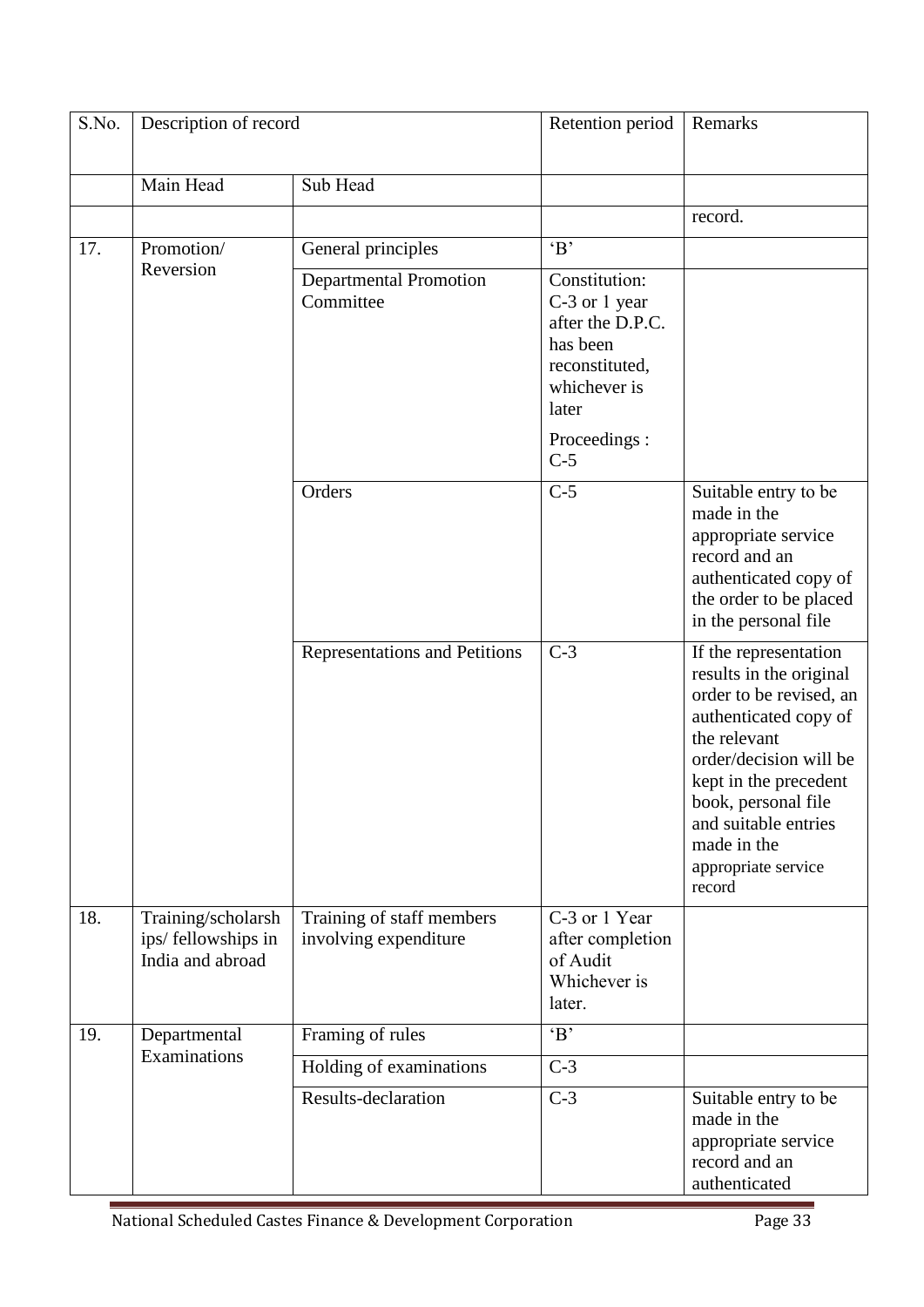| S.No. | Description of record          |                                                                                                   | Retention period                                                                                                      | Remarks                                                                                                                                                                                                                                                                              |
|-------|--------------------------------|---------------------------------------------------------------------------------------------------|-----------------------------------------------------------------------------------------------------------------------|--------------------------------------------------------------------------------------------------------------------------------------------------------------------------------------------------------------------------------------------------------------------------------------|
|       | Main Head                      | Sub Head                                                                                          |                                                                                                                       |                                                                                                                                                                                                                                                                                      |
|       |                                |                                                                                                   |                                                                                                                       | copy/extract to be<br>kept in service<br>book/personal file.                                                                                                                                                                                                                         |
|       |                                | Representations and Petition                                                                      | $C-3$                                                                                                                 | If the representation<br>results in the original<br>orders to be revised,<br>an authenticated copy<br>of the relevant<br>order/decision will be<br>kept in precedent<br>book, the service<br>book/personal file and<br>suitable entries made<br>in the appropriate<br>service record |
| 20.   | Deputations and<br>Delegations | Rules regarding deputation,<br>including deputation on<br>foreign service in India and<br>abroad. | B                                                                                                                     |                                                                                                                                                                                                                                                                                      |
|       |                                | Delegation in India/abroad                                                                        | C-3 or 1 year<br>after completion<br>of audit and<br>settlement of all<br>audit objections,<br>whichever is<br>later. |                                                                                                                                                                                                                                                                                      |
|       |                                | Deputation of officers                                                                            | C-3 plus the<br>period of<br>deputation.                                                                              | Suitable entry to be<br>made in the<br>appropriate service<br>record and an<br>authenticated copy of<br>the order to be placed<br>in the personal file.                                                                                                                              |
| 21.   | Delegation of                  | Rules (general aspects)                                                                           | B                                                                                                                     |                                                                                                                                                                                                                                                                                      |
|       | powers                         | F. R. & S. R.                                                                                     |                                                                                                                       |                                                                                                                                                                                                                                                                                      |
|       |                                | Office Orders                                                                                     |                                                                                                                       |                                                                                                                                                                                                                                                                                      |
| 22.   | Honorarium/                    | Rules (general aspects)                                                                           | B                                                                                                                     |                                                                                                                                                                                                                                                                                      |
|       | Awards                         | Honorarium/awards given                                                                           | C-3 or 1 Year<br>after completion<br>of audit                                                                         | Entriesto be made in<br>the Service Book of<br>the concerned                                                                                                                                                                                                                         |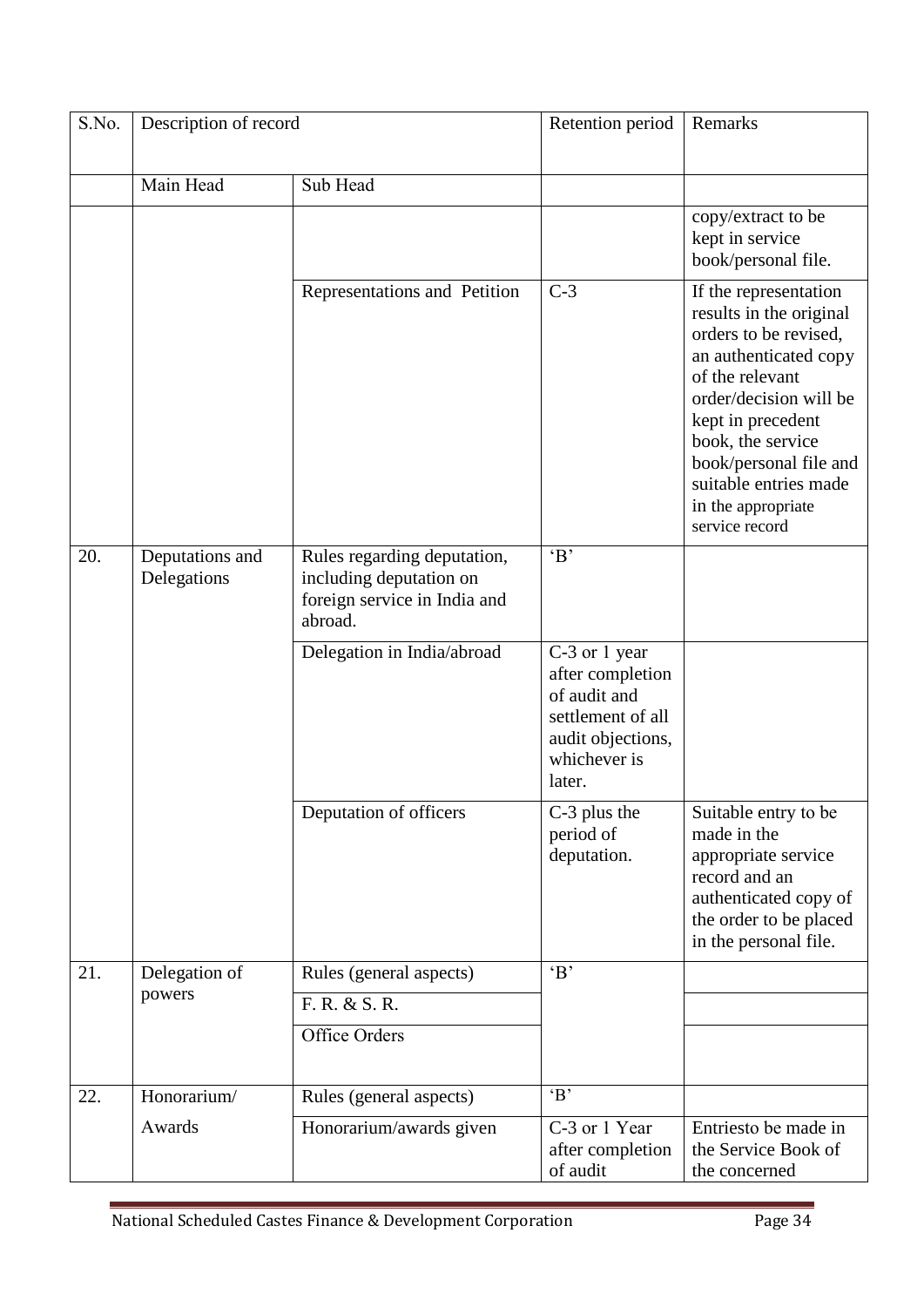| S.No. | Description of record   |                                       | Retention period                                                                      | Remarks                                                                                           |
|-------|-------------------------|---------------------------------------|---------------------------------------------------------------------------------------|---------------------------------------------------------------------------------------------------|
|       | Main Head               | Sub Head                              |                                                                                       |                                                                                                   |
|       |                         |                                       | whichever is<br>later.                                                                | employee and a<br>register to be<br>maintained.                                                   |
| 23.   | Pension/<br>Retirement  | Rules and orders (general<br>aspects) | B                                                                                     |                                                                                                   |
|       |                         | Pre-verification of pension<br>case   | $C-3$                                                                                 |                                                                                                   |
|       |                         | <b>Family Pension</b>                 | Till the<br>youngest<br>son/daughter<br>attains majority<br>or C-5 which is<br>later. |                                                                                                   |
|       |                         | Commutation of pension                | $\overline{C-15}$                                                                     |                                                                                                   |
|       |                         | Gratuity                              |                                                                                       |                                                                                                   |
| 24.   | Resignation             | Rules and orders (general<br>aspects) | Permanent                                                                             |                                                                                                   |
|       |                         | Resignation of staff                  | $C-1$                                                                                 | A copy of the<br>communication<br>accepting the<br>resignation be placed<br>in the personal file. |
| 25.   | Extension of<br>service | Rules and orders (general<br>aspects) | B                                                                                     |                                                                                                   |
|       |                         | Extension of service of staff         | C-1 after<br>retirement.                                                              | A copy of the order to<br>be placed in the<br>personal file                                       |
| 26.   | Nomination of           | General aspects                       | B                                                                                     |                                                                                                   |
|       | employees               | Census operations                     | $C-1$                                                                                 |                                                                                                   |
|       |                         | Committees, working groups,<br>etc.   | $C-3$                                                                                 |                                                                                                   |
|       |                         | Election work                         | $C-1$                                                                                 |                                                                                                   |
|       |                         | Invigilation                          | C-3 or 1 year<br>after completion<br>of audit<br>whichever is<br>later.               |                                                                                                   |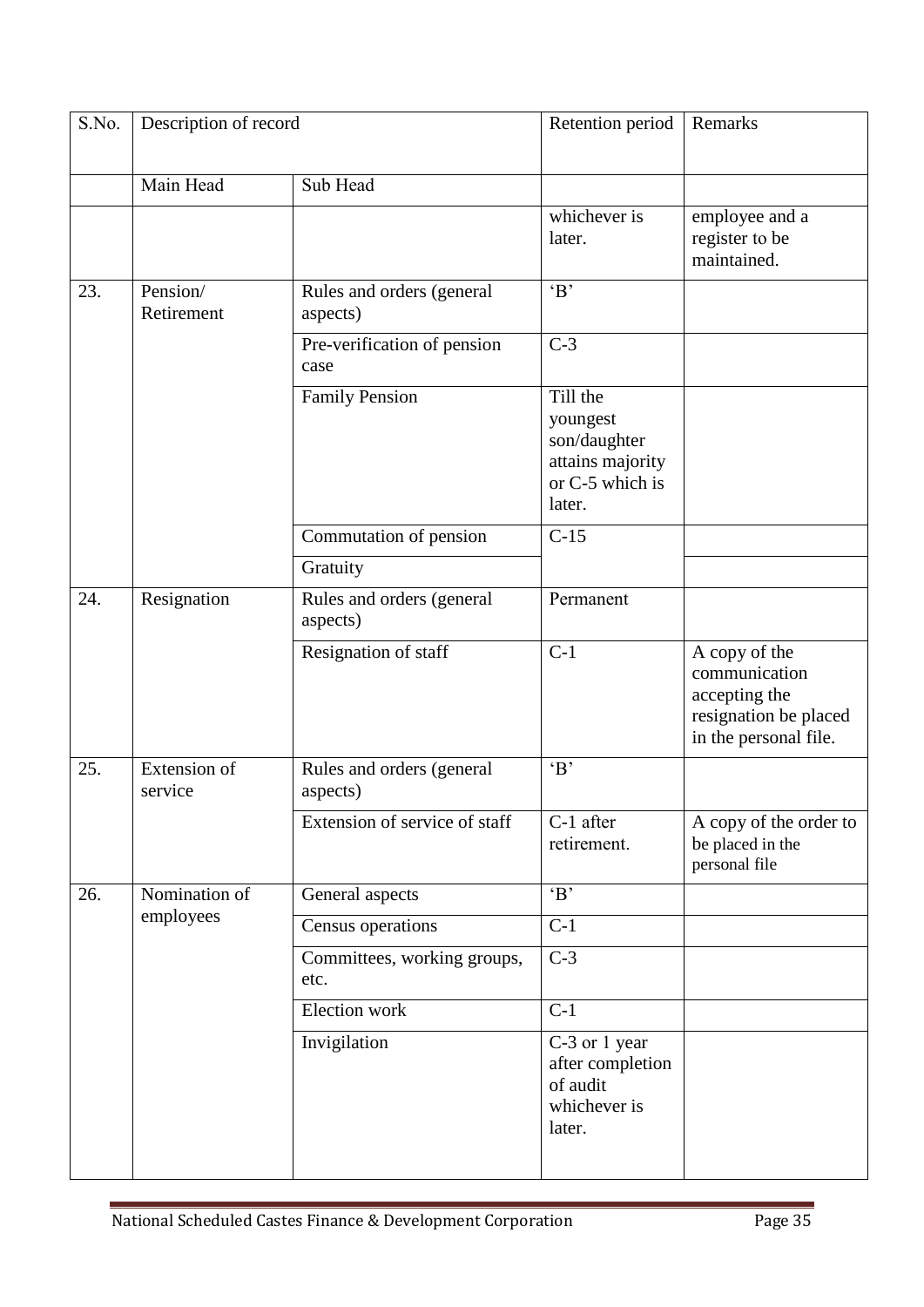| S.No. | Description of record                                                                     |                                                                                | Retention period                                                                        | Remarks                                                                          |
|-------|-------------------------------------------------------------------------------------------|--------------------------------------------------------------------------------|-----------------------------------------------------------------------------------------|----------------------------------------------------------------------------------|
|       | Main Head                                                                                 | Sub Head                                                                       |                                                                                         |                                                                                  |
| 27.   | Forwarding of                                                                             | General aspects                                                                | B                                                                                       |                                                                                  |
|       | applications                                                                              | For examinations                                                               | C-1 after                                                                               | An authenticated                                                                 |
|       |                                                                                           | <b>For Posts</b>                                                               | announcement<br>of result of the<br>examination or<br>selection for<br>particular post. | copy of forwarding<br>letter to be kept in the<br>personal file                  |
| 28.   | No objection                                                                              | General aspects                                                                | B                                                                                       |                                                                                  |
|       | certificate (for<br>registration with<br>Employment<br>Exchange<br>Organization)          | Issue of NOC                                                                   | $C-1$                                                                                   | An authenticated<br>copy to be kept in the<br>personal file                      |
| 29.   | Review for<br>determining<br>suitability of<br>employees for<br>continuance in<br>service | General aspects                                                                | B                                                                                       |                                                                                  |
|       |                                                                                           | If it results in pre-mature<br>retirement                                      | $C-3$                                                                                   | A copy of the relevant<br>orders/decision to be<br>kept in the personal<br>file  |
|       |                                                                                           | It results in continued<br>retention in service                                | $C-1$                                                                                   | A copy of the relevant<br>orders/decision to be<br>kept in the personal<br>file. |
| 30.   | Review of cadres/                                                                         | General aspects                                                                |                                                                                         |                                                                                  |
|       | services                                                                                  | Combination of cadres/<br>services                                             | B                                                                                       |                                                                                  |
|       |                                                                                           | Separation of cadres/ services                                                 |                                                                                         |                                                                                  |
| 31.   | No objection                                                                              | General aspects                                                                | B                                                                                       |                                                                                  |
|       | certificate for issue<br>of passport, arms                                                | Issue of passport                                                              | C-5 or one year                                                                         |                                                                                  |
|       | licenses etc. to                                                                          | Issue of arms licenses                                                         | after completion<br>of audit<br>whichever is<br>later.                                  |                                                                                  |
|       | corporation's<br>employees                                                                | LTC/Medical/Children<br><b>Education Allowance to</b><br>spouse's organisation |                                                                                         |                                                                                  |
|       |                                                                                           |                                                                                |                                                                                         |                                                                                  |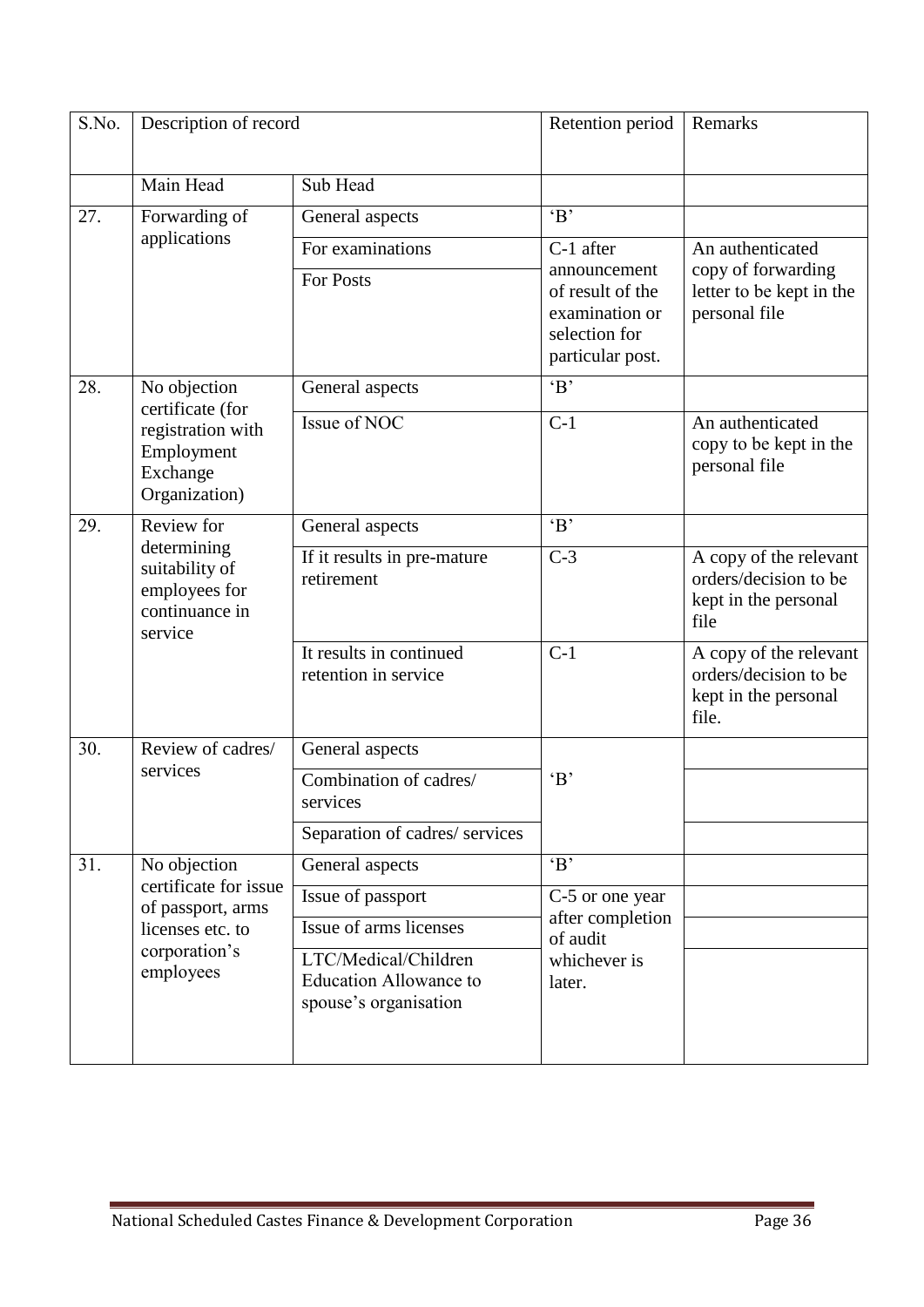| S.No. | Description of record           |                                       | Retention period                                                                                                                                                                                                                                                                      | Remarks                                                                                                                                               |
|-------|---------------------------------|---------------------------------------|---------------------------------------------------------------------------------------------------------------------------------------------------------------------------------------------------------------------------------------------------------------------------------------|-------------------------------------------------------------------------------------------------------------------------------------------------------|
|       | Main Head                       | Sub Head                              |                                                                                                                                                                                                                                                                                       |                                                                                                                                                       |
| 32.   | Moveable/Immova<br>ble property | Property Returns (general<br>aspects) | 'B' category, in<br>the case of<br>Departments<br>issuing the<br>orders/instructio<br>ns etc. and the<br>departments<br>concerned; other<br>departments<br>need keep only<br>the standing<br>orders, weeding<br>out the<br>superseded<br>once, as and one<br>they become<br>obsolete. |                                                                                                                                                       |
|       |                                 | Returns                               | i) In respect of<br>employees<br>entitled to<br>retirement<br>benefits : C-3<br>$\mathbf{ii}$<br>In<br>respect of<br>other<br>employees:<br>C-3 after the<br>employee has<br>ceased to be<br>in service.                                                                              | Should preferably be<br>dealt with on a<br>separate file for each<br>official to be kept<br>open throughout the<br>official career of the<br>employee |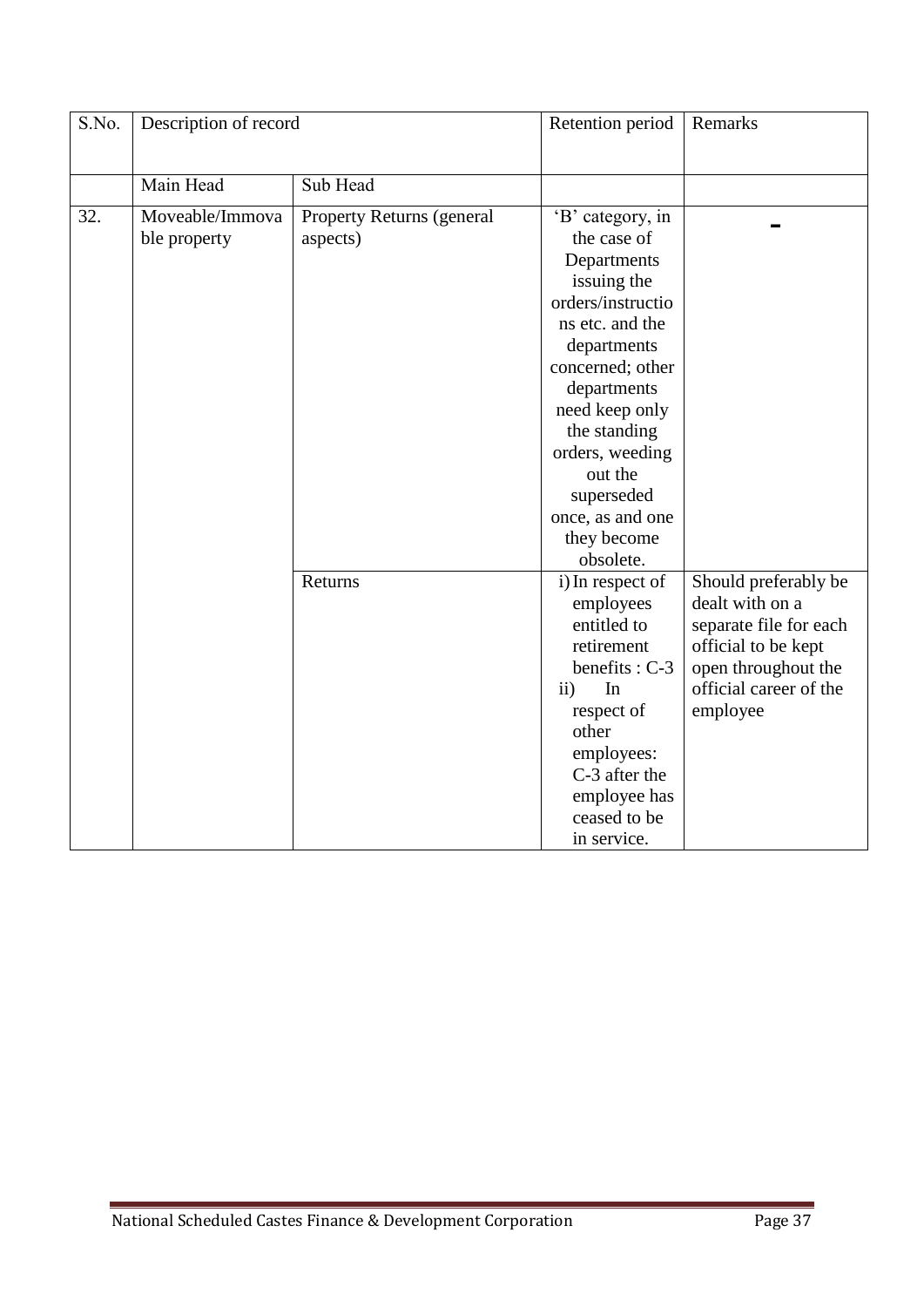### **10.2 Records relation to Adminstration Department**

| S.No. | Description Of Record                                                             |                                                                                                                    | <b>Retention Period</b>                                                                                     | Remarks |
|-------|-----------------------------------------------------------------------------------|--------------------------------------------------------------------------------------------------------------------|-------------------------------------------------------------------------------------------------------------|---------|
|       | Main Head                                                                         | Sub Head                                                                                                           |                                                                                                             |         |
| 1.    | Working<br>environment                                                            | Rules (general aspects)                                                                                            | B                                                                                                           |         |
| 2.    | Land & Building                                                                   | Ownership                                                                                                          | B                                                                                                           |         |
|       |                                                                                   | Taxes                                                                                                              | $C-10$                                                                                                      |         |
|       |                                                                                   | Maintainence & Repairs                                                                                             | $C-3$                                                                                                       |         |
|       |                                                                                   | Hiring/Purchase/Sublease                                                                                           | C-3 after<br>termination of<br>agreement or 1<br>Year after<br>compleion of<br>Audit whichever is<br>later. |         |
| 3.    | Furniture,<br>Stationary &<br>Forms,<br>Duplicating<br>Machines,<br>Calculating & | Rules for<br>purchase/procurement, hire,<br>condemnation& Disposal<br>(general aspects) and<br>amendments thereof. | B                                                                                                           |         |
|       | Accounting<br>Machines, Other<br><b>Office Machines</b><br>$&$ Equipments         | Condemnation/disposal of<br>unserviceable articles                                                                 | C-3 or 1 Year after<br>completion of<br>audit whichever is                                                  |         |
|       |                                                                                   | Hiring/purchase                                                                                                    | later.                                                                                                      |         |
|       |                                                                                   | Maintenance and repairs                                                                                            |                                                                                                             |         |
|       |                                                                                   | Physical verification                                                                                              |                                                                                                             |         |
| 4.    | Black-listing of                                                                  | Circulars (general aspects)                                                                                        | B                                                                                                           |         |
|       | firms /contractors                                                                | <b>Individual Cases</b>                                                                                            | $C-3$                                                                                                       |         |
| 5.    | Contractors for                                                                   | Approved list                                                                                                      | $\overline{B'}$                                                                                             |         |
|       | supplies                                                                          | Registration                                                                                                       | $C-3$                                                                                                       |         |
|       |                                                                                   | Waiver/reduction of<br>penalty or condonation of<br>irregularity                                                   | C-3 or 1 Year after<br>completion of<br>audit whichever is<br>later.                                        |         |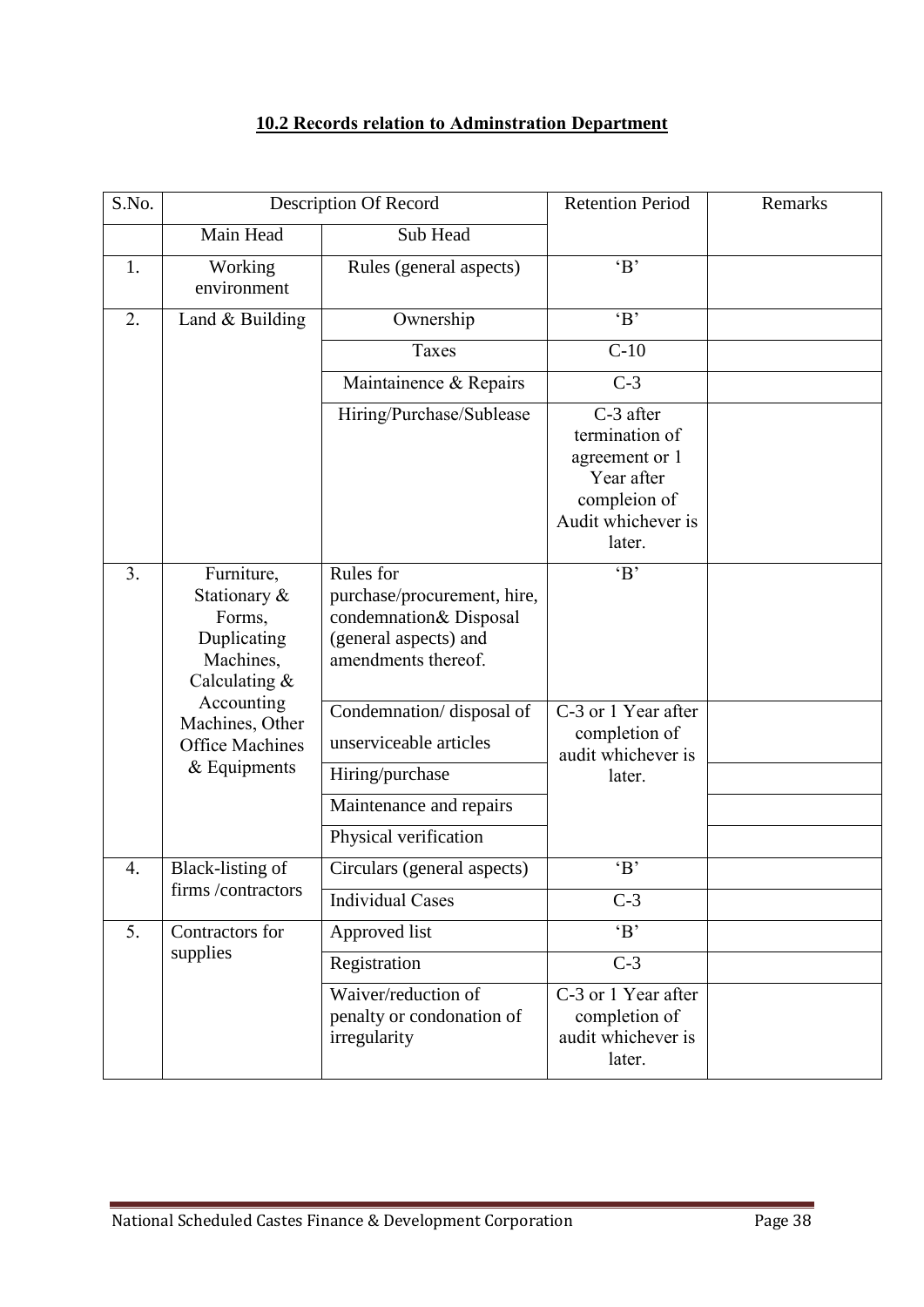| 6.<br>Telephones |                                                    | Office telephones<br>installation and shifting of<br>telephone bills          | C-3 or 1 Year after<br>completion of<br>audit whichever is<br>later. |  |
|------------------|----------------------------------------------------|-------------------------------------------------------------------------------|----------------------------------------------------------------------|--|
|                  |                                                    | Residential telephones-<br>installation of telephone<br>bills                 |                                                                      |  |
|                  |                                                    | Repairs and maintenance                                                       |                                                                      |  |
|                  |                                                    | <b>Internet Services</b>                                                      |                                                                      |  |
|                  |                                                    | Telephone bill register                                                       |                                                                      |  |
| 7.               | Staff car                                          | Rules (general aspects)                                                       | B                                                                    |  |
|                  |                                                    | Ownership/Condenmnation<br>papers/documents                                   |                                                                      |  |
|                  |                                                    | Non-official journeys                                                         | C-3 or 1 Year after                                                  |  |
|                  |                                                    | Purchase of P.O.L./<br>accessories                                            | completion of<br>audit whichever is<br>later                         |  |
|                  |                                                    | Servicing, repairs and<br>replacement of parts and<br>relevant correspondence |                                                                      |  |
|                  |                                                    | Insurance                                                                     |                                                                      |  |
|                  |                                                    | Log Book                                                                      |                                                                      |  |
| 8.               | Unserviceable,<br>obsolete and<br>surplus articles | Rules (general aspects)                                                       | B                                                                    |  |
|                  |                                                    | Approved list of<br>auctioneers                                               |                                                                      |  |
|                  |                                                    | <b>Engagement of auctioneers</b><br>and notice of auction                     | C-3 or 1 Year after<br>completion of<br>audit whichever is<br>later  |  |
| 9.               | Printing and<br>binding                            | Rules for printing and<br>binding (general aspects)                           | B                                                                    |  |
|                  |                                                    | Correspondence relating to<br>printing and binding                            | $C-3$                                                                |  |
| 10.              | Library                                            | Ordering and receipt of<br>books                                              | C-3 or 1 Year after<br>completion of                                 |  |
|                  |                                                    | Ordering and receipt of<br>periodicals                                        | audit whichever is<br>later                                          |  |
|                  |                                                    | <b>Binding of books</b>                                                       | $C-3$                                                                |  |
|                  |                                                    | Write off of books                                                            | $\overline{B'}$                                                      |  |
|                  |                                                    | Auction Newspapers/                                                           | C-3 or 1 Year after                                                  |  |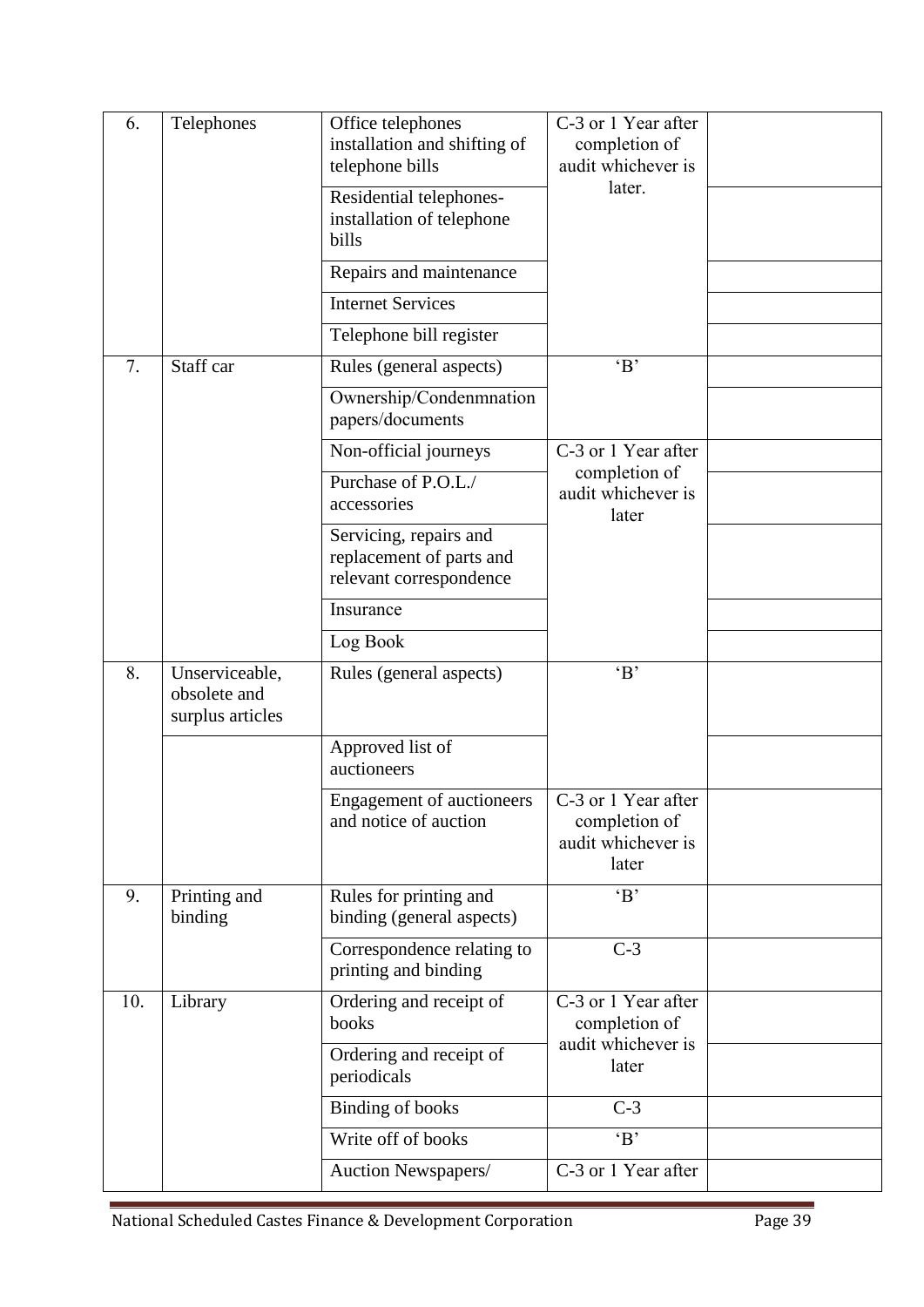|     |                                  | Journals                                                                      | completion of                                                       |                                                                                                            |
|-----|----------------------------------|-------------------------------------------------------------------------------|---------------------------------------------------------------------|------------------------------------------------------------------------------------------------------------|
|     |                                  | Membership of Library<br>association                                          | audit                                                               |                                                                                                            |
|     |                                  | Library accession register                                                    | B                                                                   |                                                                                                            |
|     |                                  | Library Bulletin                                                              | $C-1$                                                               |                                                                                                            |
| 11. | Office<br>Management<br>Services | Award of work for various<br>services                                         | C-1 after the work<br>order ceases to be<br>in force                |                                                                                                            |
|     |                                  | Running Maintenance<br>Work                                                   | C-3 or 1 Year after<br>completion of<br>audit whichever is<br>later |                                                                                                            |
|     |                                  | <b>Statutory Records like</b><br>EPF/ESI/Insurance etc.                       | B                                                                   |                                                                                                            |
| 12. | Security                         | Rules (general aspects)                                                       | B                                                                   |                                                                                                            |
|     |                                  | Departmental security seals<br>register                                       |                                                                     |                                                                                                            |
|     |                                  | Register of identity cards                                                    |                                                                     |                                                                                                            |
|     |                                  | Confidential and secret box                                                   | C-3 or 1 Year after                                                 | Suitable entries                                                                                           |
|     |                                  | Duplicate keys:<br>maintenance thereof                                        | completion of<br>audit whichever is<br>later.                       | regarding<br>distribution and<br>custody of boxes<br>and keys to be made<br>in the appropriate<br>register |
|     |                                  | Issue of identity cards -<br>correspondence thereof<br>Loss of identity cards | $C-1$                                                               | Suitable entries to be<br>made in the register<br>of identity cards.                                       |
|     |                                  | Temporary passes<br>arrangements                                              |                                                                     |                                                                                                            |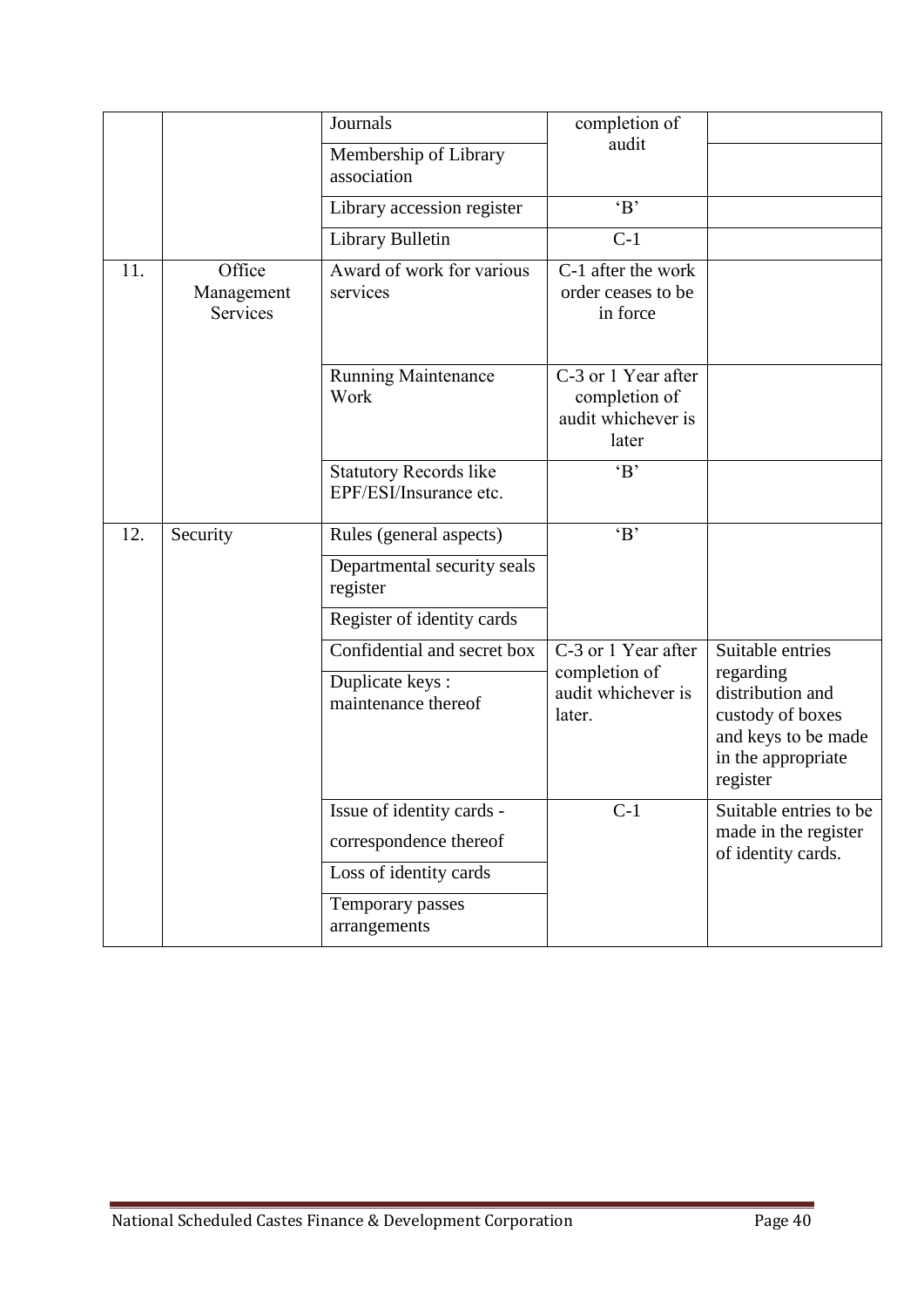| S.<br>No.      | Description Of Record                                                       |                                                                                                                                                                                                                                                                                                                                                                                                                                                                                 | <b>Retention Period</b>                                                                                                                                                    | Remarks                                                                                                                                                  |
|----------------|-----------------------------------------------------------------------------|---------------------------------------------------------------------------------------------------------------------------------------------------------------------------------------------------------------------------------------------------------------------------------------------------------------------------------------------------------------------------------------------------------------------------------------------------------------------------------|----------------------------------------------------------------------------------------------------------------------------------------------------------------------------|----------------------------------------------------------------------------------------------------------------------------------------------------------|
|                | Main Head                                                                   | Sub Head                                                                                                                                                                                                                                                                                                                                                                                                                                                                        |                                                                                                                                                                            |                                                                                                                                                          |
| 1.             | Working<br>environment                                                      | Rules (general aspects)<br>and Policies                                                                                                                                                                                                                                                                                                                                                                                                                                         | B                                                                                                                                                                          |                                                                                                                                                          |
| 2.             | <b>NSFDC</b><br>Conduct,<br>Disciplinary and<br><b>Appeal Rules</b><br>1990 | General notifications<br>a.<br>Schedule regarding<br>b.<br>appointing Authority,<br><b>Disciplinary Authority</b><br>and Appellate Authority<br>Regarding charge<br>$c_{\cdot}$<br>sheets, documentary<br>evidence, Enquiry<br>Officer, examination of<br>witnesses and show-<br>cause notices<br>d. Regarding penalties<br>Regarding consultation<br>e.<br>with UPSC<br>Regarding appeals and<br>f.<br>petitions<br>Regarding suspension<br>g.<br>and<br>subsistence allowance | B                                                                                                                                                                          |                                                                                                                                                          |
| 3.             | Complaints                                                                  | (a)Those leading to<br>vigilance / Disciplinary<br>enquiries<br>(b)Anonymous<br><b>or</b><br>pseudonymous<br>Complaints<br>on which<br>no action is taken.<br>(c) Other Complaints not<br>resulting to<br>Disciplinary enquiries.                                                                                                                                                                                                                                               | C-3 after the final<br>disposal of appeal<br>or final judgment<br>under the normal<br>course of law "<br>$C-1$<br>to<br>be<br>destroyed at the<br>end of the year<br>$C-3$ | If as a result of the<br>complaint a warning<br>is issued to the<br>employee, a copy of<br>the relevant order<br>will be placed in the<br>personal file. |
| $\overline{4}$ | Disciplinary<br>Proceedings                                                 | (a) Resulting in imposition<br>of penalties,                                                                                                                                                                                                                                                                                                                                                                                                                                    | C-3 after the final<br>disposal of appeal<br>or final judgment<br>under the normal<br>course of law or<br>till the prescribed<br>retention period                          | Subject to an<br>authenticated copy<br>of the order<br>regarding imposition<br>of the penalty or<br>warning being<br>placed in the<br>personal file and  |

### **10.3 Records Relating to Vigilance Department**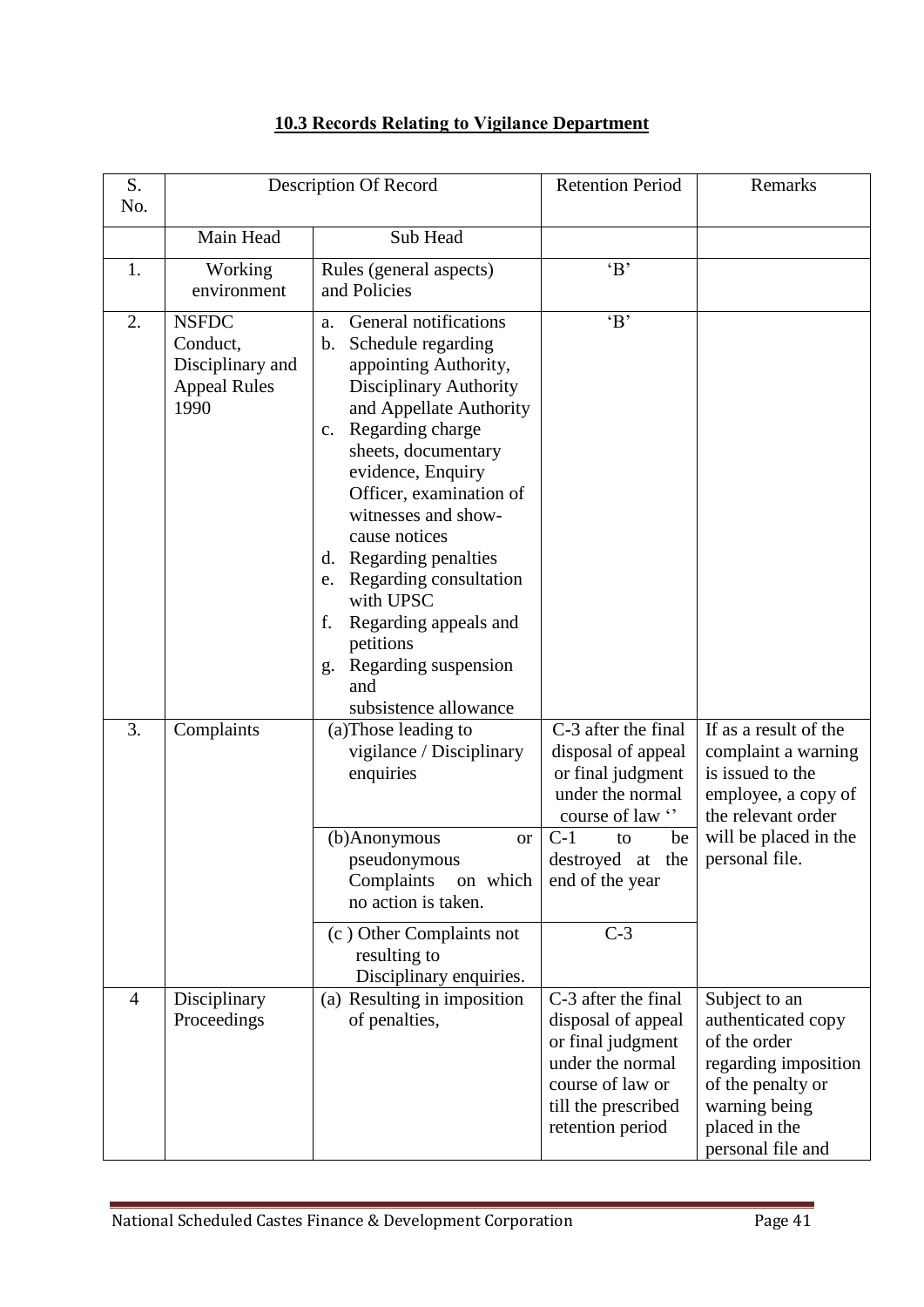| S.<br>No. | <b>Description Of Record</b> |                                                                                                                                             | <b>Retention Period</b>                                                                                                                                      | Remarks                                                                                                                                                                                                                 |
|-----------|------------------------------|---------------------------------------------------------------------------------------------------------------------------------------------|--------------------------------------------------------------------------------------------------------------------------------------------------------------|-------------------------------------------------------------------------------------------------------------------------------------------------------------------------------------------------------------------------|
|           | Main Head                    | Sub Head                                                                                                                                    |                                                                                                                                                              |                                                                                                                                                                                                                         |
|           |                              | (b) Resulting in exoneration<br>of the accused officials<br>with or without<br>warning,                                                     | C-3 after the final<br>disposal of appeal<br>or final judgment<br>under the normal<br>course of law or<br>till the prescribed<br>retention period            | suitable entry being<br>made in the<br>appropriate service<br>record.                                                                                                                                                   |
| 5         | Prosecutions,                | Resulting in imposition<br>a)<br>of penalties,<br>Resulting in<br>b)<br>exoneration of the<br>accused officials with or<br>without warning, | C-3 after the final<br>disposal of appeal<br>or final judgment<br>under the normal<br>course of law or<br>till the prescribed<br>retention period<br>$do -$  | Subject to a copy of<br>the final judgment<br>being placed in the<br>personal file and<br>suitable entry being<br>made in the<br>appropriate service<br>record.                                                         |
| 6.        | Appeal                       | Resulting in imposition<br>a)<br>of penalties,<br>b) Resulting in exoneration<br>of the accused officials<br>with or without<br>warning,    | C-3 after the final<br>disposal of appeal<br>or final judgment<br>under the normal<br>course of law or<br>till the prescribed<br>retention period<br>$-do$ - | If, as a result of the<br>appeal the original<br>order is modified, a<br>copy of the revised<br>order will be placed<br>in the personal file<br>and a suitable entry<br>made in the<br>appropriate service<br>record.   |
| 7.        | Petitions                    |                                                                                                                                             | C-3 or till the<br>prescribed<br>retention period,<br>whichever is<br>earlier.                                                                               | If, as a result of the<br>petition the original<br>order is modified, a<br>copy of the revised<br>order will be placed<br>in the personal file<br>and a suitable entry<br>made in the<br>appropriate service<br>record. |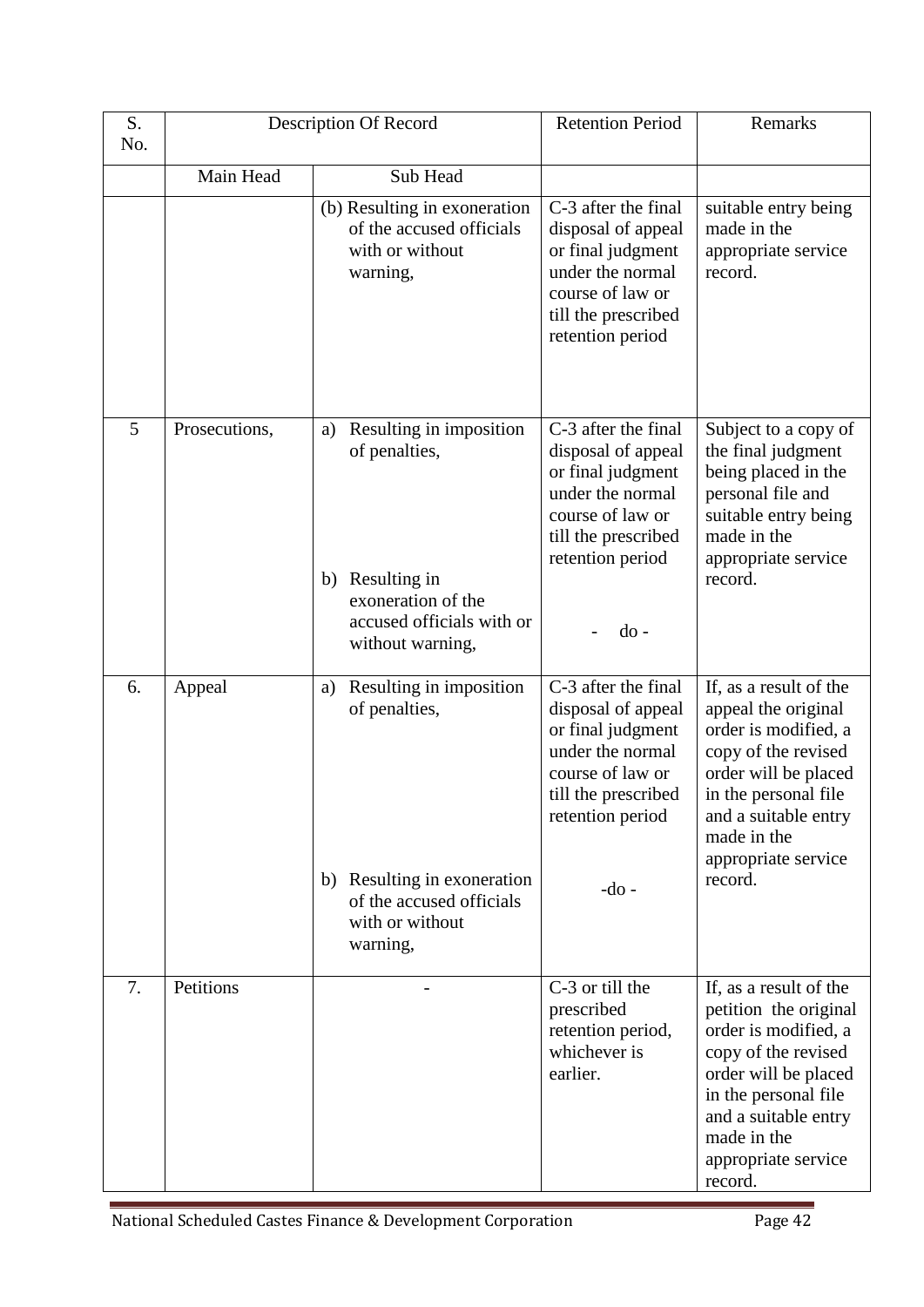| S.<br>No. | Description Of Record                                                                                     |                                                                                                                                                                                                                          | <b>Retention Period</b>                                                                                                                                                                                                                                                                                                                                                                                                             | Remarks                                                                                                                                           |
|-----------|-----------------------------------------------------------------------------------------------------------|--------------------------------------------------------------------------------------------------------------------------------------------------------------------------------------------------------------------------|-------------------------------------------------------------------------------------------------------------------------------------------------------------------------------------------------------------------------------------------------------------------------------------------------------------------------------------------------------------------------------------------------------------------------------------|---------------------------------------------------------------------------------------------------------------------------------------------------|
|           | Main Head                                                                                                 | Sub Head                                                                                                                                                                                                                 |                                                                                                                                                                                                                                                                                                                                                                                                                                     |                                                                                                                                                   |
| 8.        | Radio Broadcast,<br>contribution of<br>articles, editing<br>or managing of<br>newspapers,<br>publications | Sanction                                                                                                                                                                                                                 | $C-3$                                                                                                                                                                                                                                                                                                                                                                                                                               |                                                                                                                                                   |
| 9.        | Evidence before<br>committee of<br>enquiry                                                                | Sanction                                                                                                                                                                                                                 | $C-3$                                                                                                                                                                                                                                                                                                                                                                                                                               |                                                                                                                                                   |
| 10.       | Vigilance<br>Administration                                                                               | a) General Aspects<br>b) Acts, rules, manuals,<br>Vigilance setup,<br>$\mathbf{c})$<br>Meetings<br>$\mathbf{d}$                                                                                                          | 'B' category, in<br>the case of<br>Departments<br>issuing the<br>orders/instructions<br>etc. and the<br>departments<br>concerned; other<br>departments need<br>keep only the<br>standing orders,<br>weeding out the<br>superseded once,<br>as and one they<br>become obsolete.<br>i.For departments<br>organizing such<br>meetings :<br>appropriate period  <br>to be prescribed<br>by the department<br>concerned<br>ii. for other | Subject to follow-up<br>action where<br>necessary being<br>taken on appropriate<br>subject files to<br>which relevant<br>extracts may be<br>taken |
|           |                                                                                                           | e) Appointment of<br>Vigilance Officer<br>List of officers of<br>f<br>doubtful Integrity<br>g) Cases of difference of<br>opinion with Central<br>Vigilance Commission<br>h) Cases of difference of<br>opinion with other | departments : C-1<br>$C-3$<br>$C-10$                                                                                                                                                                                                                                                                                                                                                                                                |                                                                                                                                                   |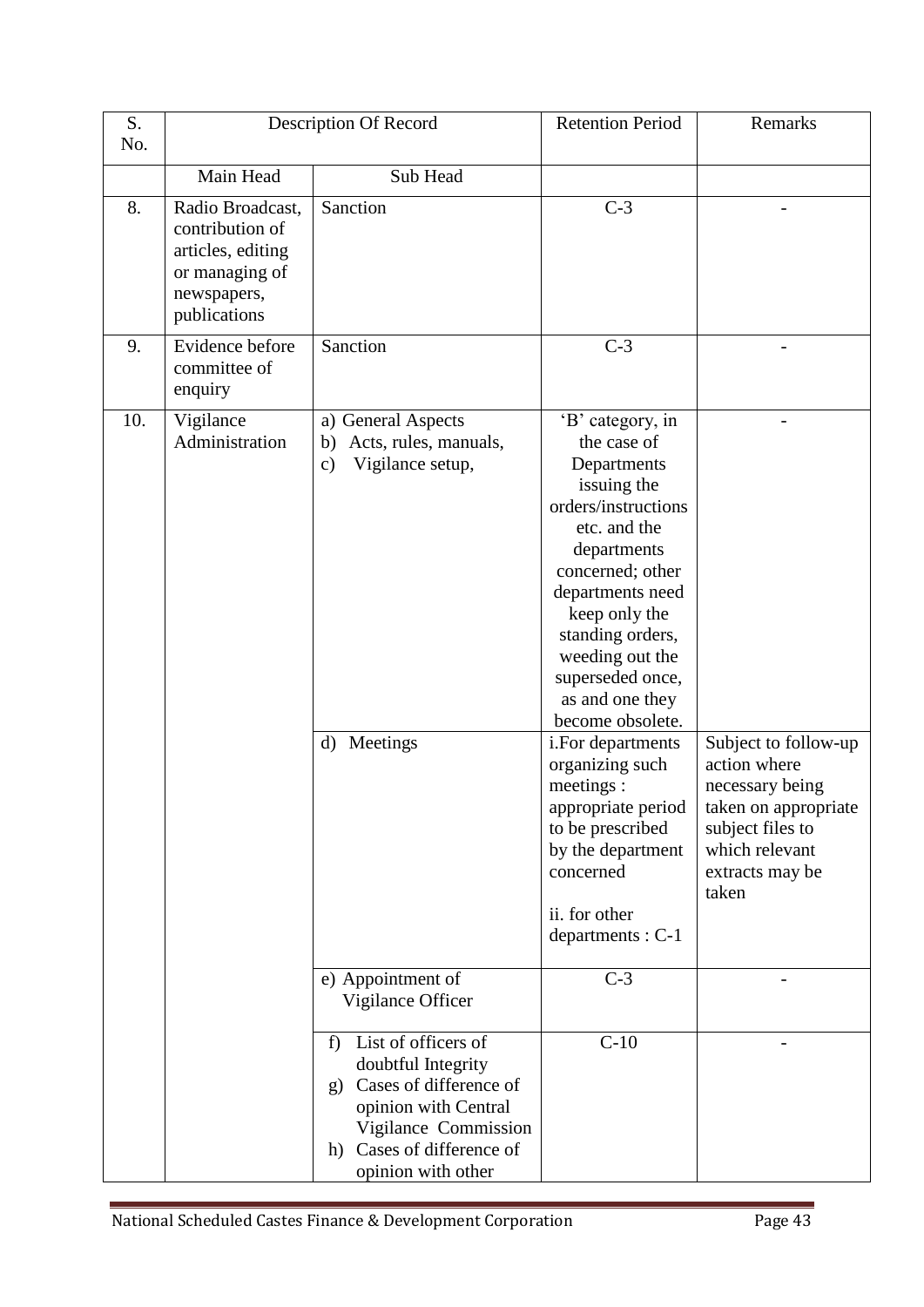| S.  | Description Of Record |                                                                                                        | <b>Retention Period</b> | Remarks |
|-----|-----------------------|--------------------------------------------------------------------------------------------------------|-------------------------|---------|
| No. |                       |                                                                                                        |                         |         |
|     | Main Head<br>Sub Head |                                                                                                        |                         |         |
|     |                       | <b>Constitutional Bodies.</b>                                                                          |                         |         |
|     |                       | <b>Granting of Vigilance</b><br>clearance in respect of<br>different classes of<br>officers and staff, | $C-3$                   |         |
|     | Annual Report of CVC  |                                                                                                        | $C-5$                   |         |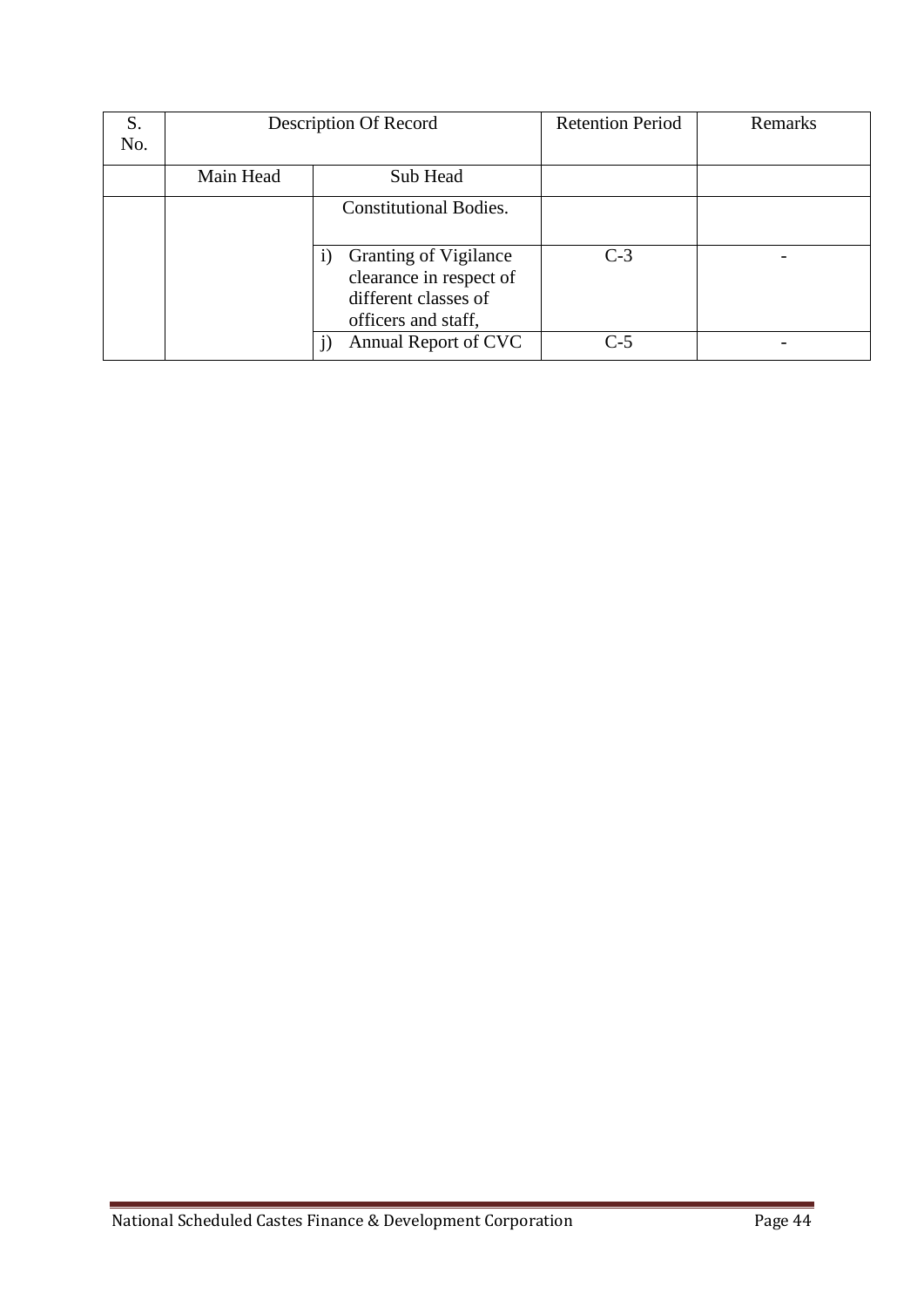### **10.4 Records Relating to Hindi Department**

| S.No. | <b>Description Of Record</b>              |                                                                    | <b>Retention Period</b>                                            |
|-------|-------------------------------------------|--------------------------------------------------------------------|--------------------------------------------------------------------|
|       | <b>Main Head</b>                          | <b>Sub Head</b>                                                    |                                                                    |
| 1.    | Progressive use of<br>Hindi in government | General aspects and Hindi<br>Committees                            | B                                                                  |
|       | offices                                   | Hindi workshop                                                     | $C-3$                                                              |
|       |                                           | Hindi week/month                                                   |                                                                    |
|       |                                           | Circulation of orders by Hindi<br>Department                       | $C-5$                                                              |
|       |                                           | Registration of telegraphic<br>address in Hindi                    | $C-1$                                                              |
|       |                                           | Periodical reports regarding use<br>of Hindi for official purposes | $C-3$                                                              |
|       |                                           | <b>Constitution of Hindi</b><br>Committee                          | $C-5$                                                              |
|       |                                           | Meeting and Follow up action<br>of Hindi Committee                 | $C-3$                                                              |
| 2.    | Hindi Teaching<br>Scheme                  | General aspects and Hindi<br>Committees                            | B                                                                  |
|       |                                           | <b>Training Programme</b>                                          | $C-3$                                                              |
|       |                                           | Examinations                                                       | Applications: C-1                                                  |
|       |                                           |                                                                    | Results: C-5                                                       |
|       |                                           | Grant of advance increments                                        | C-3 or 1 Year after<br>completion of Audit,<br>Whichever is later. |
|       |                                           | Grant of awards                                                    | C-3 or 1 Year after<br>completion of Audit,<br>Whichever is later. |
|       |                                           | Conduct of Hindi Competition                                       | $C-5$                                                              |
| 3.    | <b>Translation into Hindi</b>             | Books, reports, periodicals etc.                                   | C-3 after the publication<br>is printed/cyclostyled                |
| 4.    | Hindi Inspection                          | At Department Level                                                | $C-5$                                                              |
|       |                                           | By Administrative Ministry                                         |                                                                    |
|       |                                           | By Home Ministry                                                   |                                                                    |
|       |                                           | By Parliamentary Committee                                         |                                                                    |